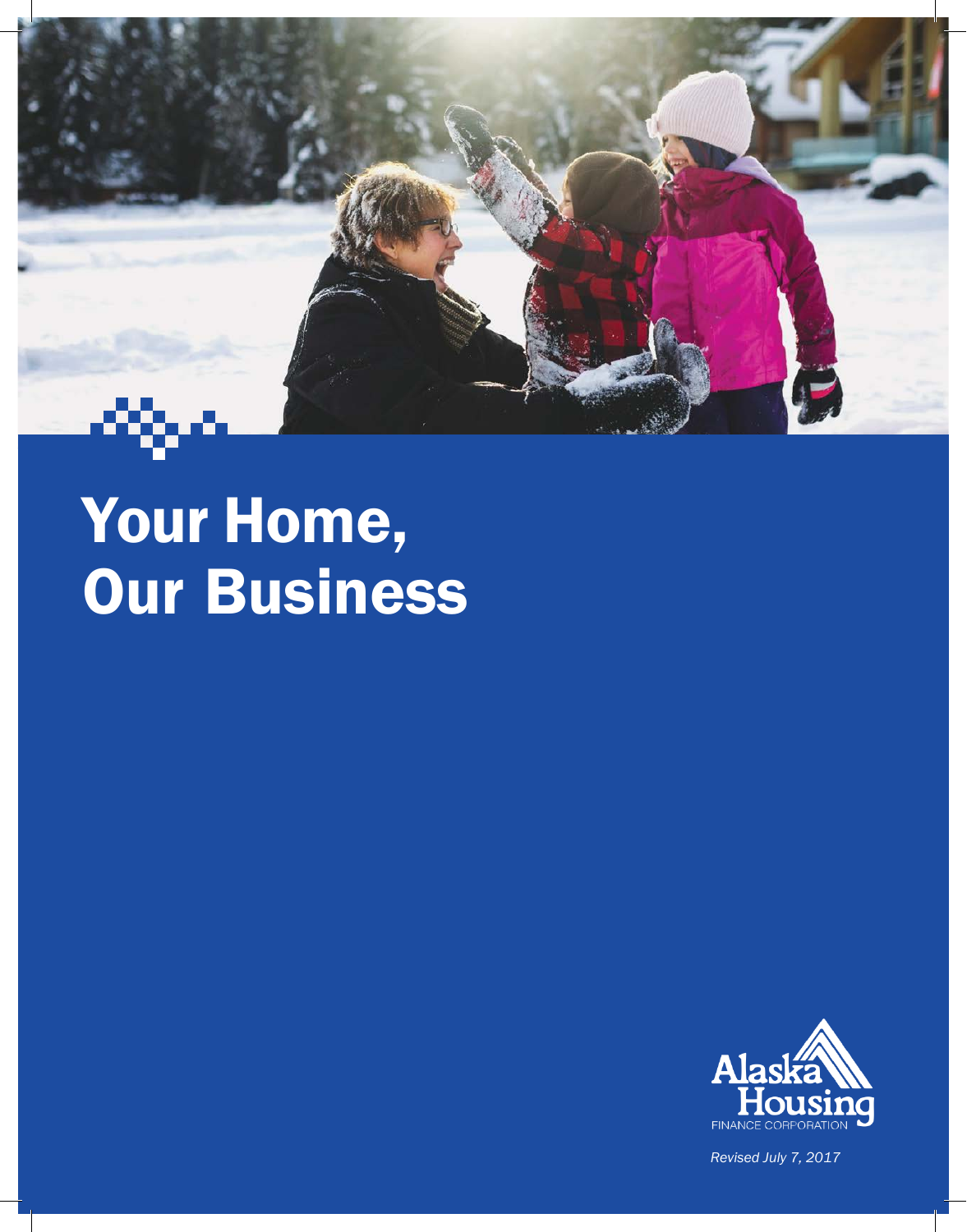# **Table of Contents**

| Interest Rate Reduction for Low-Income Borrowers (IRRLIB) Income Limits 2016 21 |  |
|---------------------------------------------------------------------------------|--|
|                                                                                 |  |
|                                                                                 |  |
|                                                                                 |  |
|                                                                                 |  |

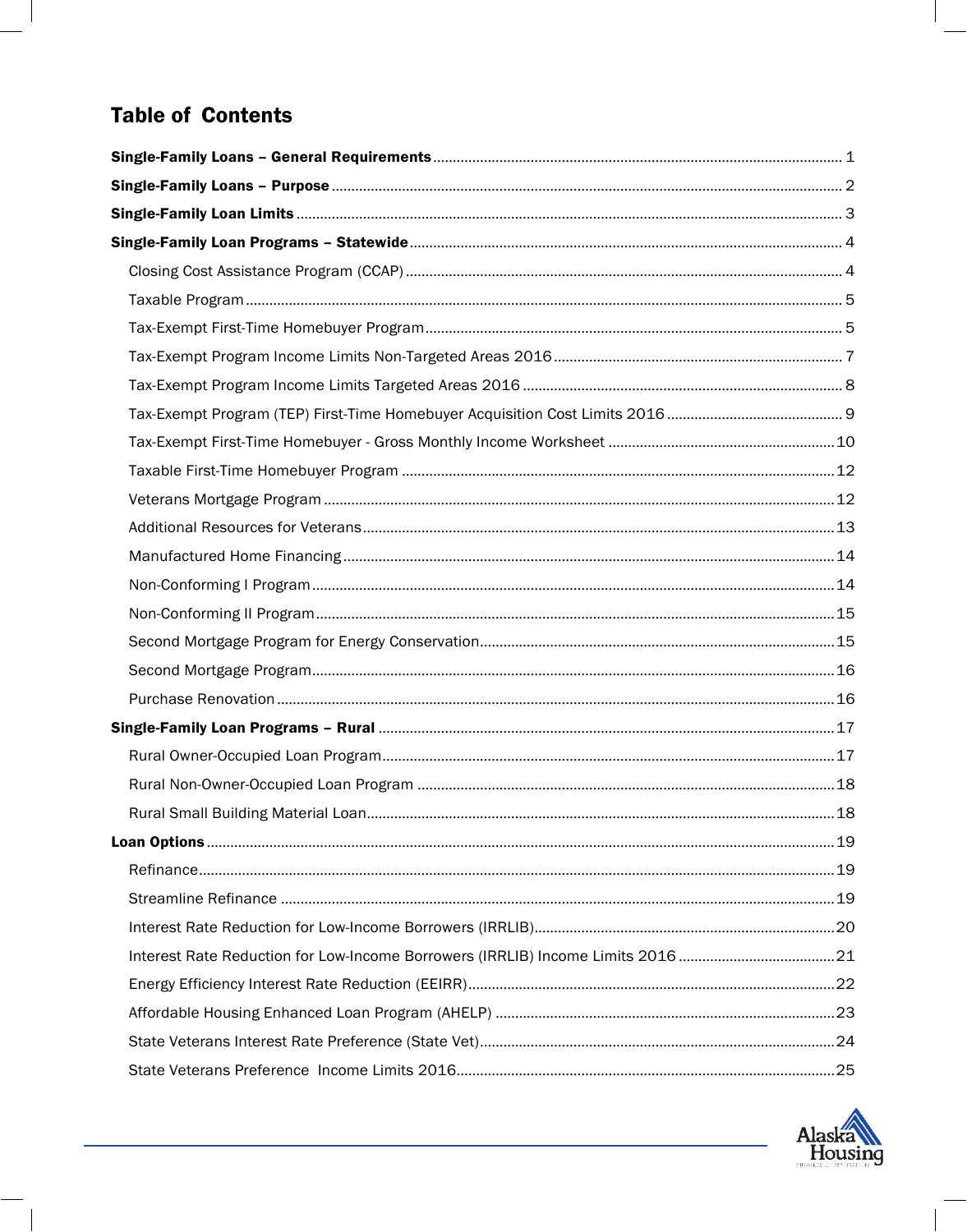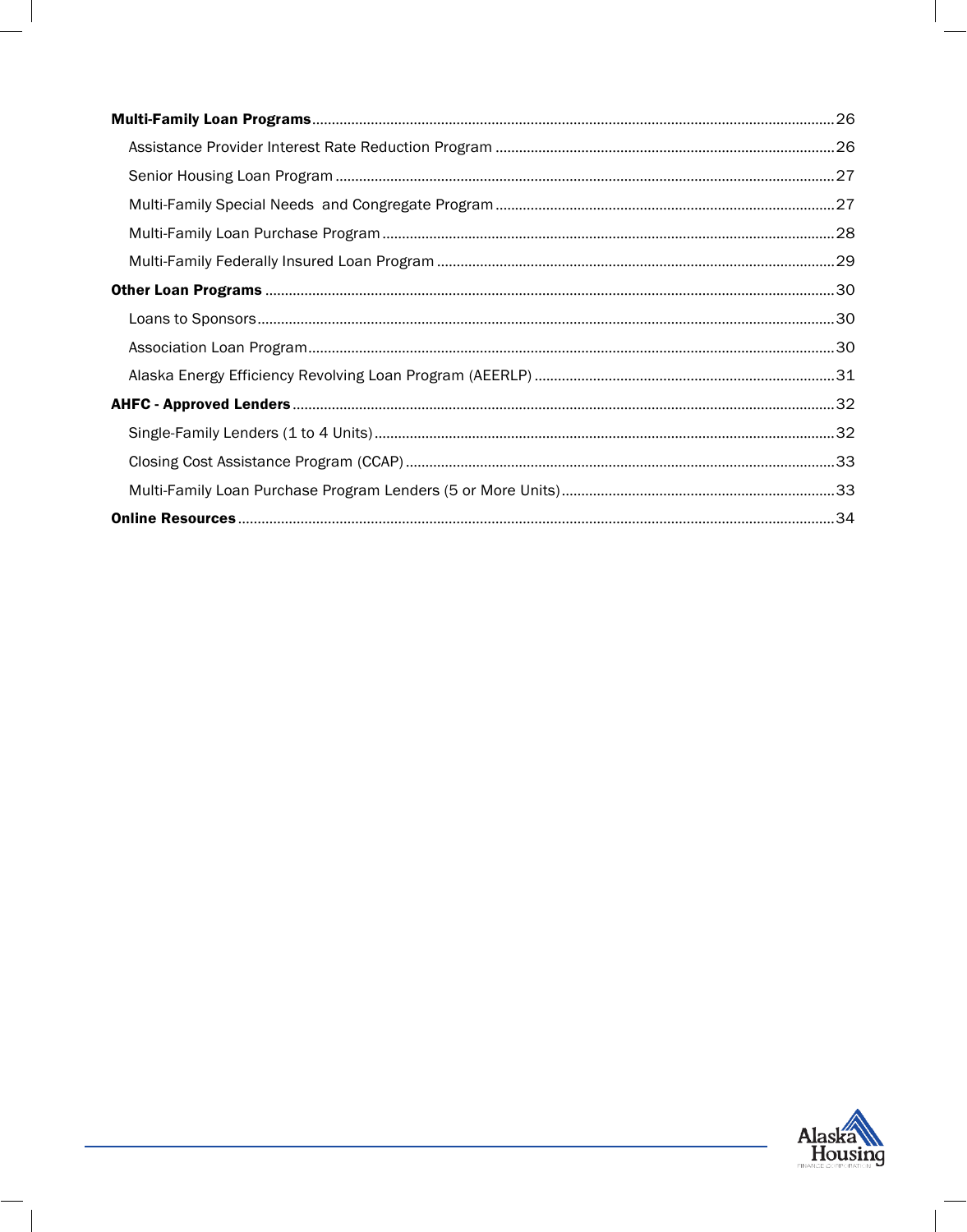# Single-Family Loans - General Requirements

<span id="page-3-0"></span>These requirements apply to all Single-Family loans unless otherwise specified in individual program guidelines. Please consult an approved lender for details (see page 32).

## Eligible Borrowers:

- − Must be credit-qualified residents of the state of Alaska.
- − Must be current on child support payments (no past due).
- − Must owner-occupy the purchased property within 60 days of loan closing.
- − Are limited to only one AHFC loan for owner-occupied property.
- − Must also meet individual program guidelines.

#### Eligible Properties:

- − Single-family residences, condominiums, Common Interest Community units, Type I manufactured homes (permanently attached to a foundation), duplexes, triplexes or fourplexes.
	- − Not all properties are eligible for financing under all loan programs.

#### Minimum Down Payment Requirements:

Conventional Loans:

- − Single-family 5%.
- − Duplex 10%.
- − Triplex or Fourplex 20%.

Government Loans:

− Requirements for federally insured or guaranteed loans (VA/FHA/HUD/USDA-RD) are determined by the insurer or guarantor.

#### Loan Term:

- − Fixed Interest Rate for up to 30 years.
- − Loan term may be adjusted for property type or remaining economic life.

#### Assumptions:

- − Qualified borrowers may assume AHFC Single-Family loans unless otherwise noted.
- − Assumptions are subject to individual program guidelines.

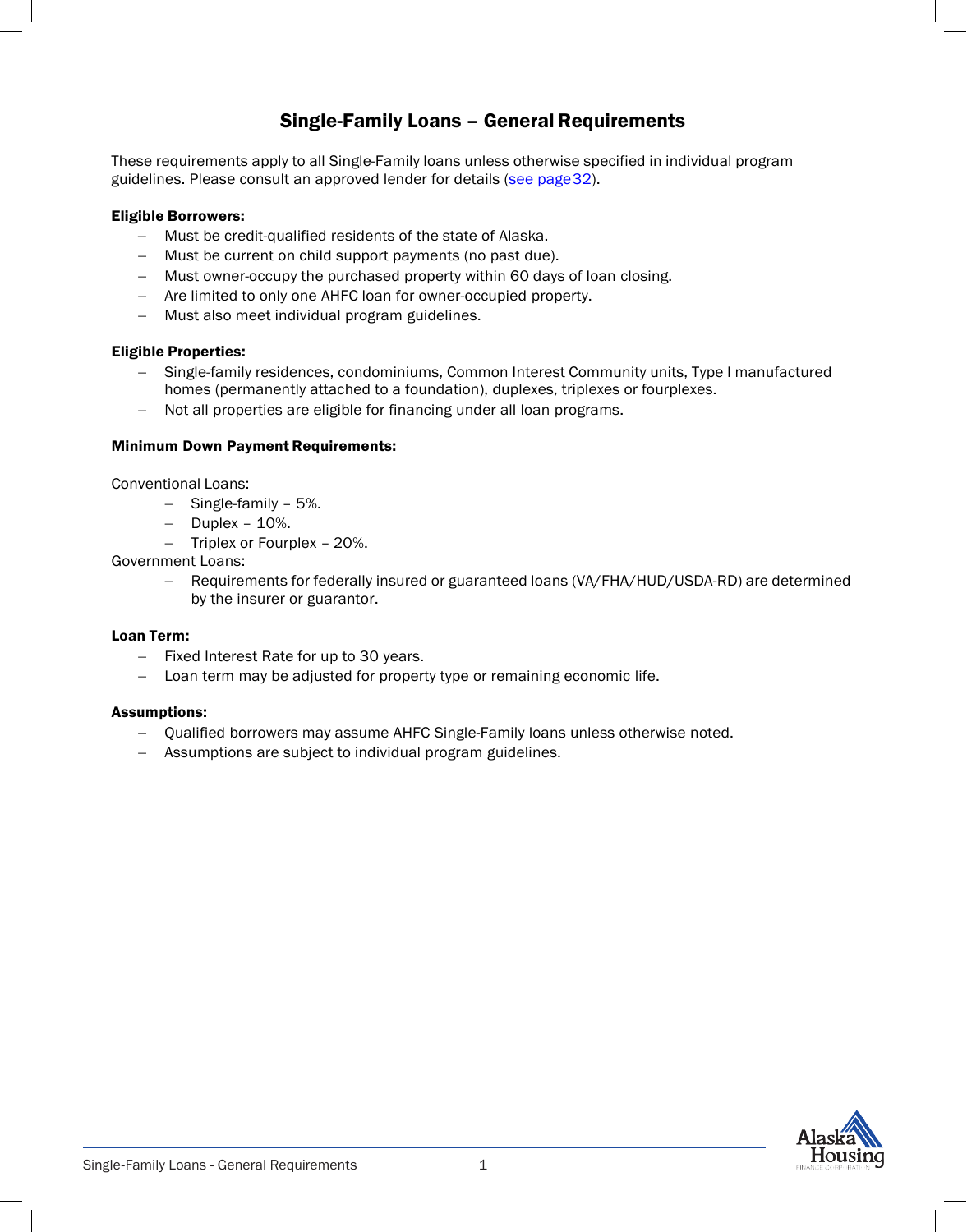# Single-Family Loans – Purpose

## <span id="page-4-0"></span>AHFC borrowers may use a Single-Family loan to:

- − Purchase an existing or newly-constructed residence.
- − Obtain long-term financing for a newly constructed home for owner/builder or deed-to-builder transactions.

## Purchase a home and obtain funds forrenovation:

- − Renovations must improve the living conditions of the home.
- − Luxury items (sauna, Jacuzzi, etc.) may be included if they are only a portion of the renovation cost.
- − Maximum loan amount is based on the type of financing plus renovation cost.
- − Maximum time to complete renovations is 180 days from the date of closing.

#### Refinance a home:

- − Refinance an existing AHFC loan using the Streamline Refinance option and lower the interest rate without a new appraisal or credit check.
- − Refinance to improve the terms on an existing AHFC loan and/or obtain funds for home improvements.
- Refinance a non-AHFC loan to improve the terms on the existing loan and/or obtain funds for renovation or home improvement.

## Obtain a Second Mortgage:

- − To assist in purchasing a home when also assuming an existing AHFC loan..
- − To finance energy improvements through the Second Mortgage Program for Energy Conservation.
- − Renovate a home located in a "very small community" through the Rural Small Building Material Loan Program.
- Renovate an existing dwelling through the Second Mortgage for Renovation.

Loans are offered for single-family homes through fourplex properties for the owner (restrictions may apply). Refinances and second mortgages are also offered.

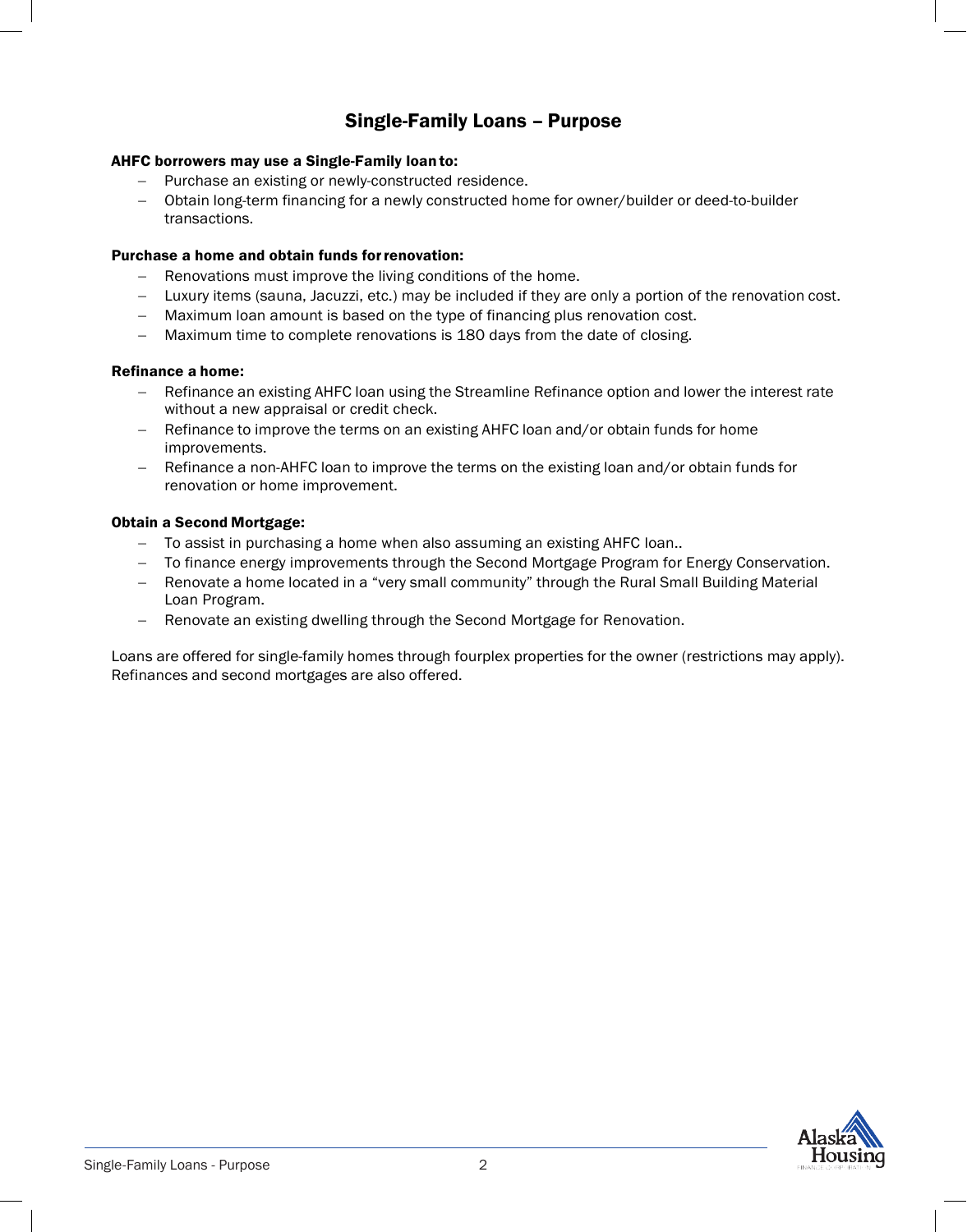# Single-Family Loan Limits

<span id="page-5-0"></span>Listed are the current loan limits for AHFC's Single-Family Loan Programs. Updates are immediately available on our website at http://www.ahfc.us/buy/resources/loan-limits/

| <b>Program</b>            | <b>Financing</b>                       | <b>Single-Family</b>     | <b>Duplex</b>            | <b>Triplex</b>        | <b>Fourplex</b> |  |
|---------------------------|----------------------------------------|--------------------------|--------------------------|-----------------------|-----------------|--|
| Taxable                   | Conventional                           | \$699,765                | \$814,500                | \$984,525             | \$1,223,475     |  |
|                           | VA FHA/HUD/RD                          | See Note <sup>1</sup>    | See Note 1               | See Note 1            | See Note 1      |  |
| <b>Taxable First-Time</b> | Conventional                           | \$699,765                | \$814,500                | N/A                   | N/A             |  |
| Homebuyer                 | VA FHA/HUD/RD                          | See Note 1               | See Note 1               |                       |                 |  |
| Tax-Exempt First-Time     | Conventional                           | Acquisition              | Acquisition              | N/A                   | N/A             |  |
| Homebuyer                 | VA FHA/HUD/RD                          | Cost Limits <sup>2</sup> | Cost Limits <sup>2</sup> |                       |                 |  |
| Veterans Mortgage         | Conventional                           | \$699,765                | \$814,500                | \$984,525             | \$1,223,475     |  |
| Program                   | VA FHA/HUD/RD                          | See Note 1               | See Note 1               | See Note 1            | See Note 1      |  |
| Rural Owner-Occupied      | Conventional<br>\$636,150<br>\$814,500 |                          |                          | \$984,525             | \$1,223,475     |  |
|                           | VA FHA/HUD/RD                          | See Note 1               | See Note 1               | See Note 1            | See Note 1      |  |
| <b>Rural Non-Owner-</b>   | Conventional                           | N/A                      | \$814,500                | \$984,525             | \$1,223,475     |  |
| Occupied                  | <b>HUD184</b>                          | N/A                      | See Note 1               | See Note <sup>1</sup> | See Note 1      |  |
| Non-Conforming I          | <b>Conventional Only</b>               | \$699,765                | \$814,500                | N/A                   | N/A             |  |
| Non-Conforming II         | Conventional                           | \$699,765                | \$814,500                | \$984,525             | \$1,223,475     |  |
|                           | VA FHA/HUD/RD                          | See Note 1               | See Note 1               | See Note 1            | See Note 1      |  |

Current (Effective January 1,2017)

#### Notes:

<sup>1</sup> For FHA/HUD184 limits, go to: https://entp.hud.gov/idapp/html/hicostlook.cfm, select "Alaska", then click send. HUD184 limits are listed at the bottom of the FHA Mortgage Limits list. Maximum VA guaran[ty is available at \\$636,150. A down-payment is required on loan amounts over \\$636,150](http://www.ahfc.us/files/2214/6669/9748/2016_TEP_Income_Limits_Effective_07-01-16.pdf).

<sup>2</sup> For Tax-Exempt Acquisition Cost Limits (Non-Targeted), go to: https://www.ahfc.us/buy/loan-programs/first-time-loans/

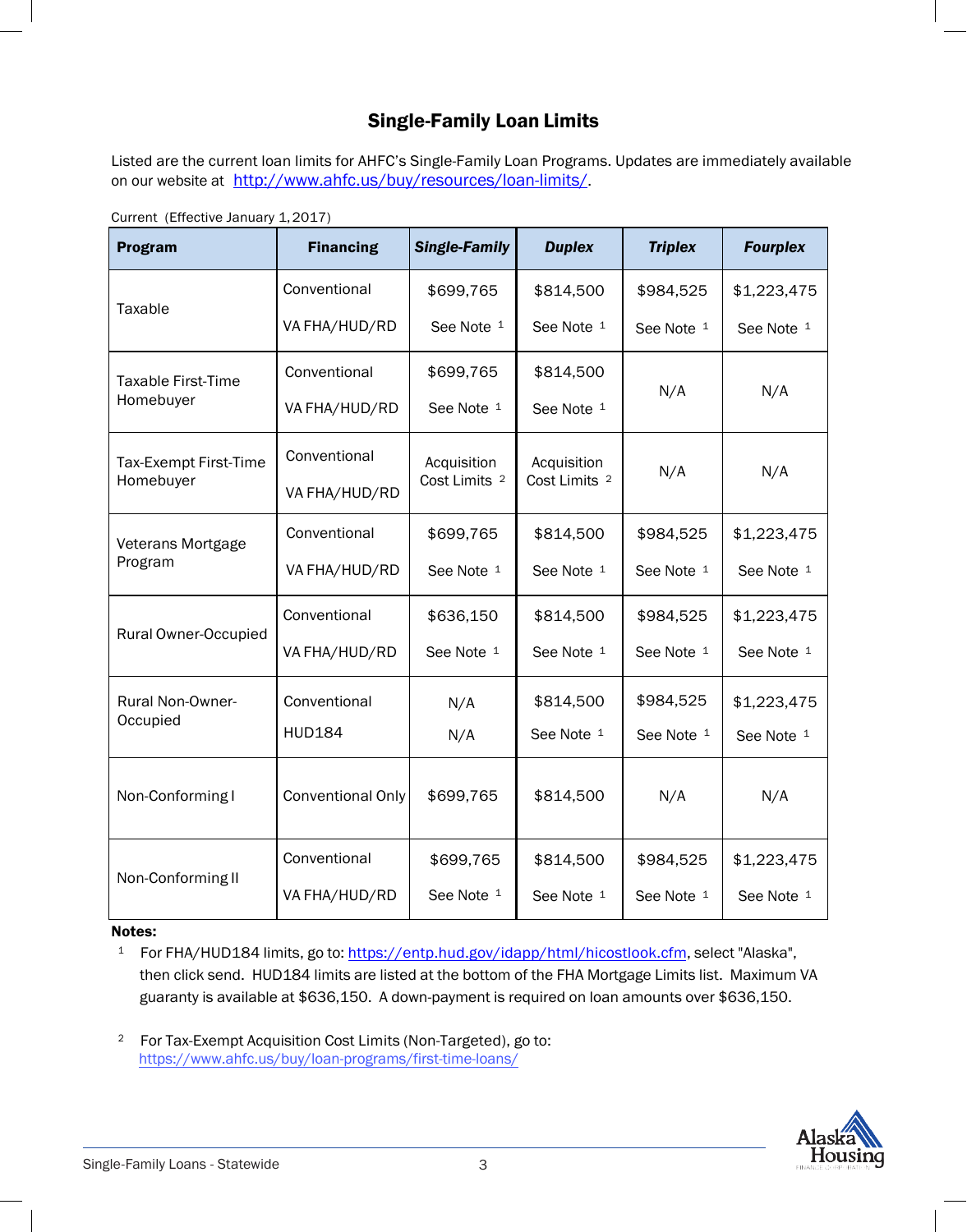# Single-Family Loan Programs – Statewide

- <span id="page-6-0"></span>− Closing Cost Assistance Program (CCAP).
- − Taxable.
- − Tax-Exempt First-Time Homebuyer.
- − Rural Owner-Occupied.
- − Rural Non-Owner-Occupied.
- − Taxable First-Time Homebuyer.
- − Veterans Mortgage Program.
- − Non-Conforming (two programs).
- − Second Mortgage (four options).

# Closing Cost Assistance Program (CCAP)

## <span id="page-6-1"></span>How it Works:

Depending on the loan type and credit consideration, the borrower will receive 3 or 4% of the initial principal balance of the mortgage loan. Example: On a \$200,000 mortgage, the assistance equals \$6,000 or \$8,000. This assistance can be used for down payment, closing costs (including reserves), minimum cash investment, and/or principal reduction (without a restriction to the order in which the funds are applied). The closing cost assistance is funded directly by AHFC at the time of closing. The assistance is not added to the loan and no repayment of the assistance is required.

#### Eligible Loans:

- − 30 years fixed rate.
- − FHA, VA or USDA-RD.
- − Purchase transactions only no refinance.

#### Eligible Property Type:

− A one-unit, single-family dwelling, including condominiums and Type I manufactured housing.

#### Eligible Borrowers:

− Alaska residents.

#### Additional Considerations:

- − No delinquent child support.
- − Minimum credit score 640.
- − Satisfactory home inspection.
- − Contractor licensing.
- − Construction inspections.
- − Alaska Building Energy Efficiency Standards (BEES).

#### How to Apply:

− Contact an AHFC-approved CCAP lender (see page 33).

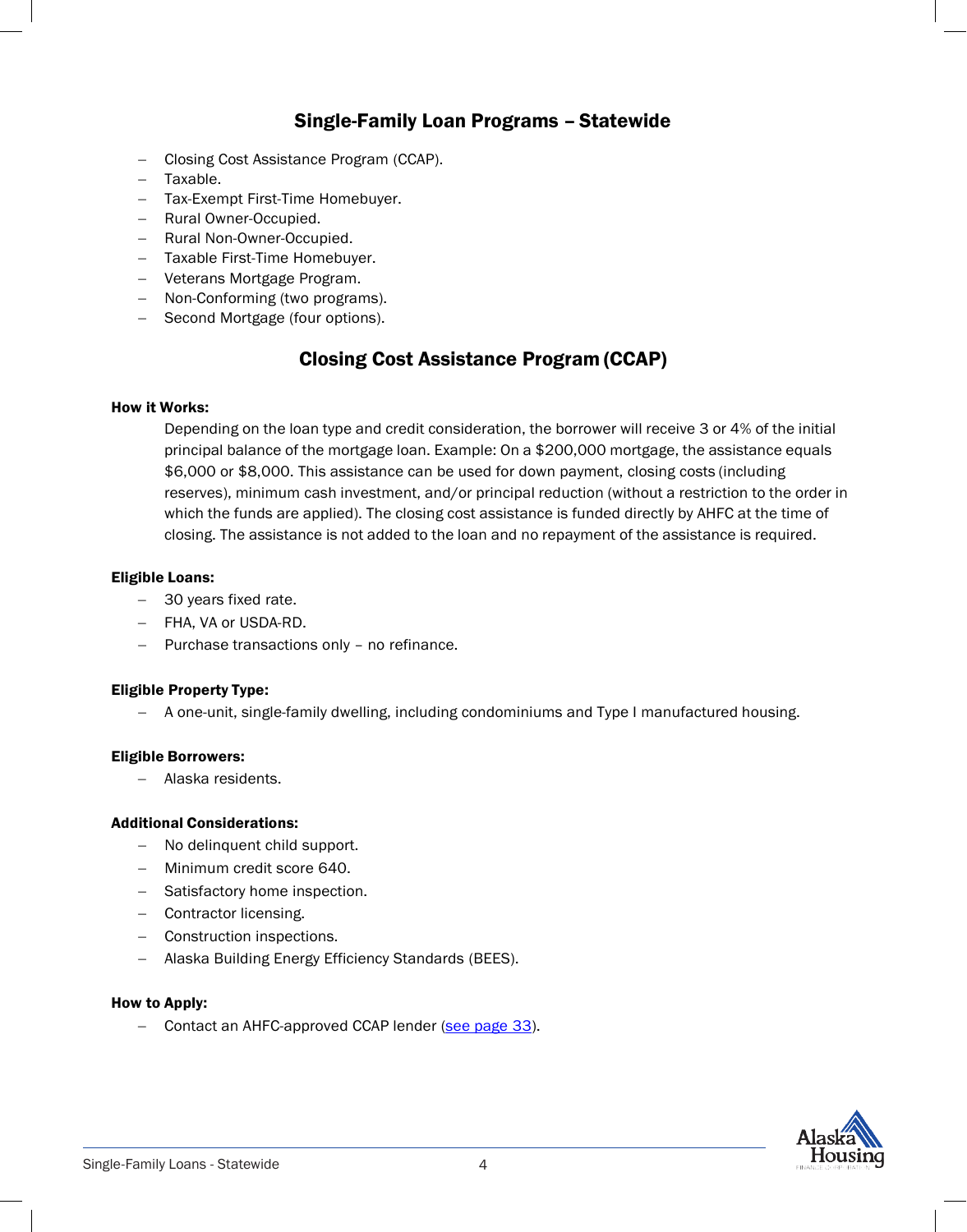# Taxable Program

## <span id="page-7-0"></span>How it Works:

Borrowers and properties must meet AHFC's general financing requirements. There are no program-specific criteria.

## Loan Options:

- − Affordable Housing Enhanced Loan Program.
- − Energy Efficiency Interest Rate Reduction.
- − Interest Rate Reduction for Low-Income Borrowers.
- − State Veterans Preference.
- − Refinance.
- − Renovations.
- − Streamline Refinance.
- − Second Mortgage.

## <span id="page-7-1"></span>How to Apply:

Contact an AHFC-approved lender (see page 32).

# Tax-Exempt First-Time Homebuyer Program

#### How it Works:

To be eligible for the Tax-Exempt First-Time Homebuyer Program, borrowers may not have owned a primary residence in the last three years except as noted below. Federal regulations establish maximum income limits and acquisition costs for this program. Income is determined by multiplying the borrower's gross monthly income by 12. Acquisition cost is the total cost of acquiring the property from the seller.

Prior homeownership requirements do not apply to targeted areas or to qualified veterans.

Targeted areas (HUD-designated census tracts) have higher income and acquisition cost limits. To find out if a property is located in a targeted area census tract, go to **Factfinder** and perform a street address search.

Qualified veterans must have been retired, discharged, or released from duty under conditions other than dishonorable, and active duty military borrowers must have completed their initial military obligation. Acceptable evidence of eligibility includes a copy of the veteran's Certificate of Eligibility or Title 38 letter and a DD-214 or Statement of Service. No previous use of the TEP or Veterans Mortgage Program isallowed under the veterans' exception.

#### Additional Considerations:

- − Eligible properties are limited to single-family homes, condominiums, Common Interest Community units, duplexes and Type I manufactured homes.
- − A duplex must be at least five years old and occupied as a multi-family residence for at least the last five years.
- − Borrowers must submit copies of federal income tax returns for the last three years.
- − Borrowers who obtain a TEP loan may have to pay federal "recapture" tax following the sale of their home. AHFC recommends consulting a tax professional to determine if the recapture penalty applies. For more information, refer to The Facts about Federal Recapture Tax on page 11.

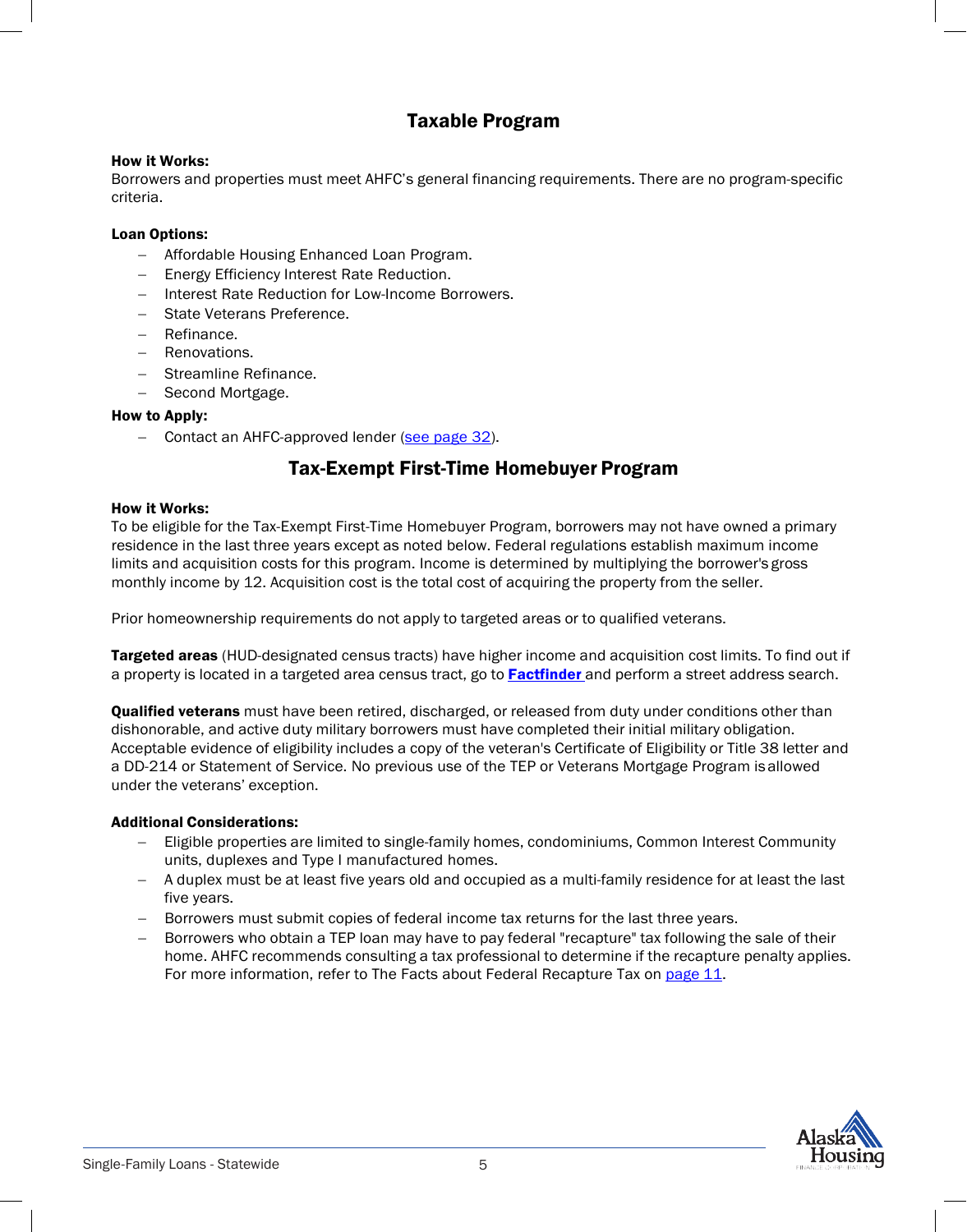## Forms:

- − Borrowers are required to read the Tax-Exempt Booklet located at [http://www.ahfc.us/files/1613/5414/3493/Tax\\_Exempt\\_Booklet.pdf](http://www.ahfc.us/files/1613/5414/3493/Tax_Exempt_Booklet.pdf) and to complete the Applicant's Affidavit found in the back of the booklet.
- − Sellers must complete and sign a Seller's Affidavit also found in the back of the Tax-Exempt Booklet.

#### Loan Options:

- − Affordable Housing Enhanced Loan Program.
- − Energy Efficiency Interest Rate Reduction.
- − Interest Rate Reduction for Low-Income Borrowers.
- − State Veterans Preference.
- − Streamline Refinance.
- − Renovations.

#### How to Apply:

− Contact an AHFC-approved lender (see page 32).

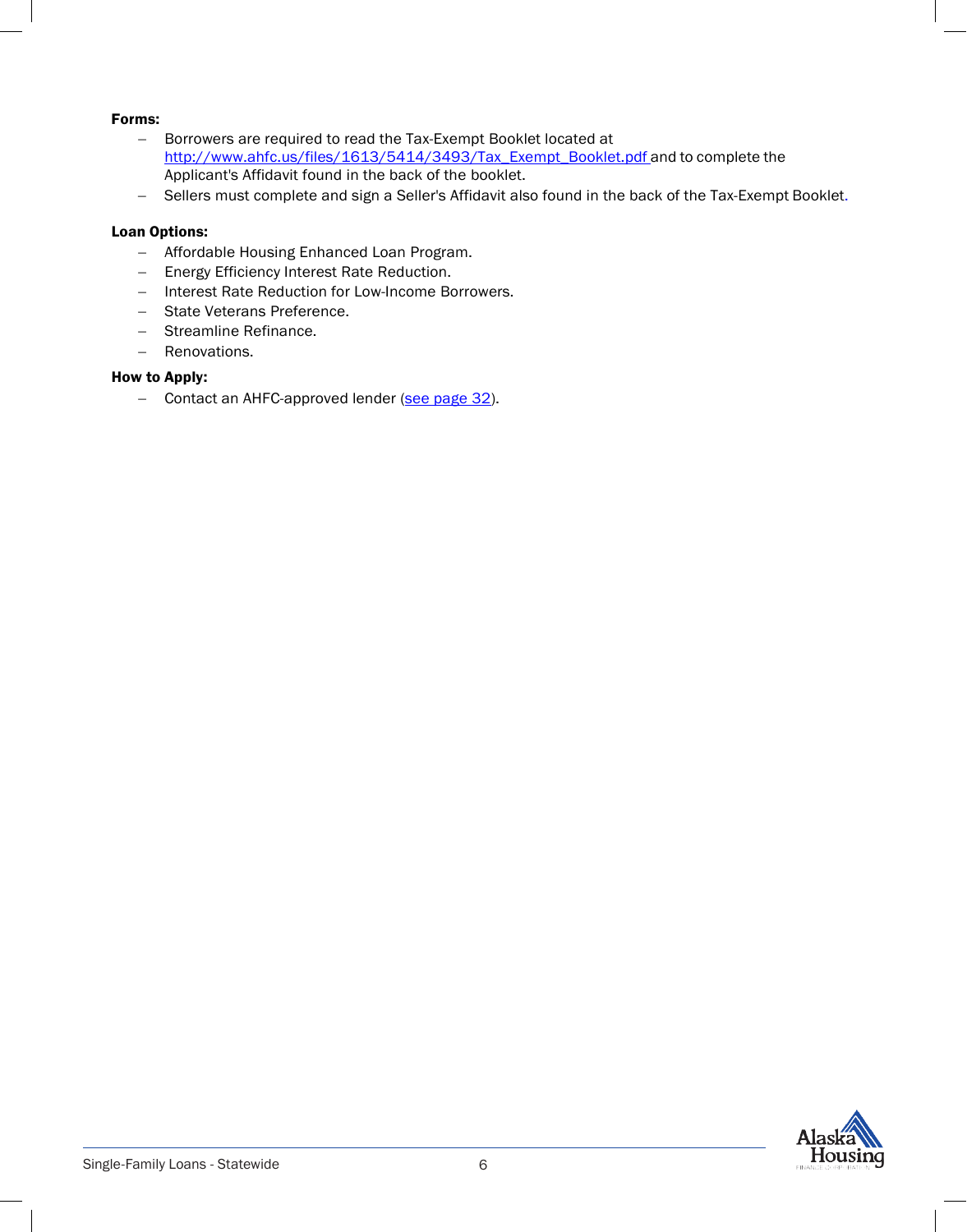# Tax-Exempt Program Income Limits Non-Targeted Areas 2017/18

| Effective 06/21/2017        |    |            |    |           |  |
|-----------------------------|----|------------|----|-----------|--|
| Area                        |    | 1-2 Person |    | 3 or More |  |
| <b>Aleutians West</b>       | \$ | 95,700     | \$ | 110,055   |  |
| Anchorage                   | \$ | 89,000     | \$ | 102,350   |  |
| <b>Bethel Census Area</b>   | \$ | 84,900     | \$ | 97,635    |  |
| <b>Bristol Bay Borough</b>  | \$ | 95,000     | \$ | 109,250   |  |
| Denali Borough              | \$ | 105,800    | \$ | 121,670   |  |
| Dillingham                  | \$ | 84,900     | \$ | 97,635    |  |
| Fairbanks                   | \$ | 84,900     | \$ | 97,635    |  |
| Juneau City & Borough       | \$ | 101,500    | \$ | 116,725   |  |
| Kenai Peninsula Borough     | \$ | 84,900     | \$ | 97,635    |  |
| Ketchikan Gateway Borough   | \$ | 87,400     | \$ | 100,510   |  |
| Kodiak Island Borough       | \$ | 84,900     | \$ | 97,635    |  |
| Mat-Su Borough              | \$ | 90,400     | \$ | 103,960   |  |
| North Slope Borough         | \$ | 85,800     | \$ | 98,670    |  |
| Petersburg Census Area      | \$ | 87,500     | \$ | 100,625   |  |
| Sitka City & Borough*       | \$ | 97,411     | \$ | 112,023   |  |
| <b>Skagway Municipality</b> | \$ | 87,199     | \$ | 100,279   |  |
| Valdez-Cordova Census Area  | \$ | 96,700     | \$ | 111,205   |  |
| Yakutat City*               | \$ | 90,268     | \$ | 103,809   |  |
| All Other Areas             | \$ | 84,900     | \$ | 97,635    |  |

\* High-Cost Housing Area - an upward income adjustment for areas where housing costs exceed income by a ratio greater than the national level.

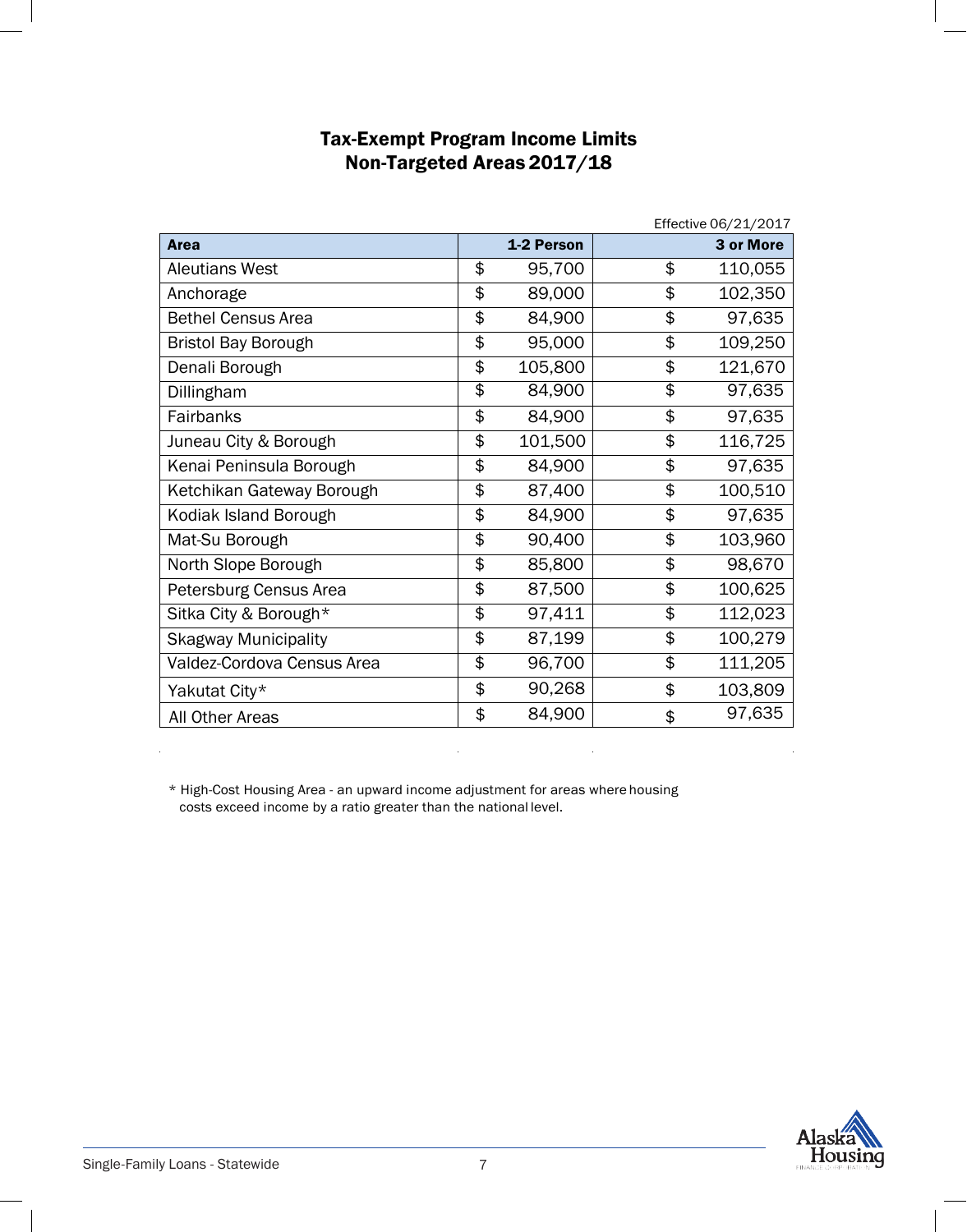# Tax-Exempt Program Income Limits Targeted Areas 2017/18

Effective 06/21/2017

| <b>Area</b>                             | <b>Census Tract</b>     | 1-2 Person | 3 or More |  |
|-----------------------------------------|-------------------------|------------|-----------|--|
|                                         | <u>6</u>                | \$106,800  | \$124,600 |  |
| Anchorage                               | <u> 10</u>              |            |           |  |
| <b>Bethel Census Area</b>               | $\overline{\mathbf{1}}$ | \$101,880  | \$118,860 |  |
|                                         | $\overline{3}$          |            |           |  |
|                                         | 11                      | \$101,880  | \$118,860 |  |
| Fairbanks                               | <u>18</u>               |            |           |  |
| Hoonah Angoon Census Area               | $\overline{2}$          | \$101,880  | \$118,860 |  |
| Kenai Peninsula Borough                 | $\overline{\mathbf{1}}$ | \$101,880  | \$118,860 |  |
| <b>Skagway Municipality</b>             | $\overline{2}$          | \$104,400  | \$121,800 |  |
| Kusilvak Census Area (aka Wade Hampton) | $\overline{\mathbf{1}}$ | \$101,880  | \$118,860 |  |
| Yukon Koyukuk Census Area               | $\overline{\mathbf{1}}$ | \$101,880  | \$118,860 |  |
|                                         | $\overline{4}$          |            |           |  |

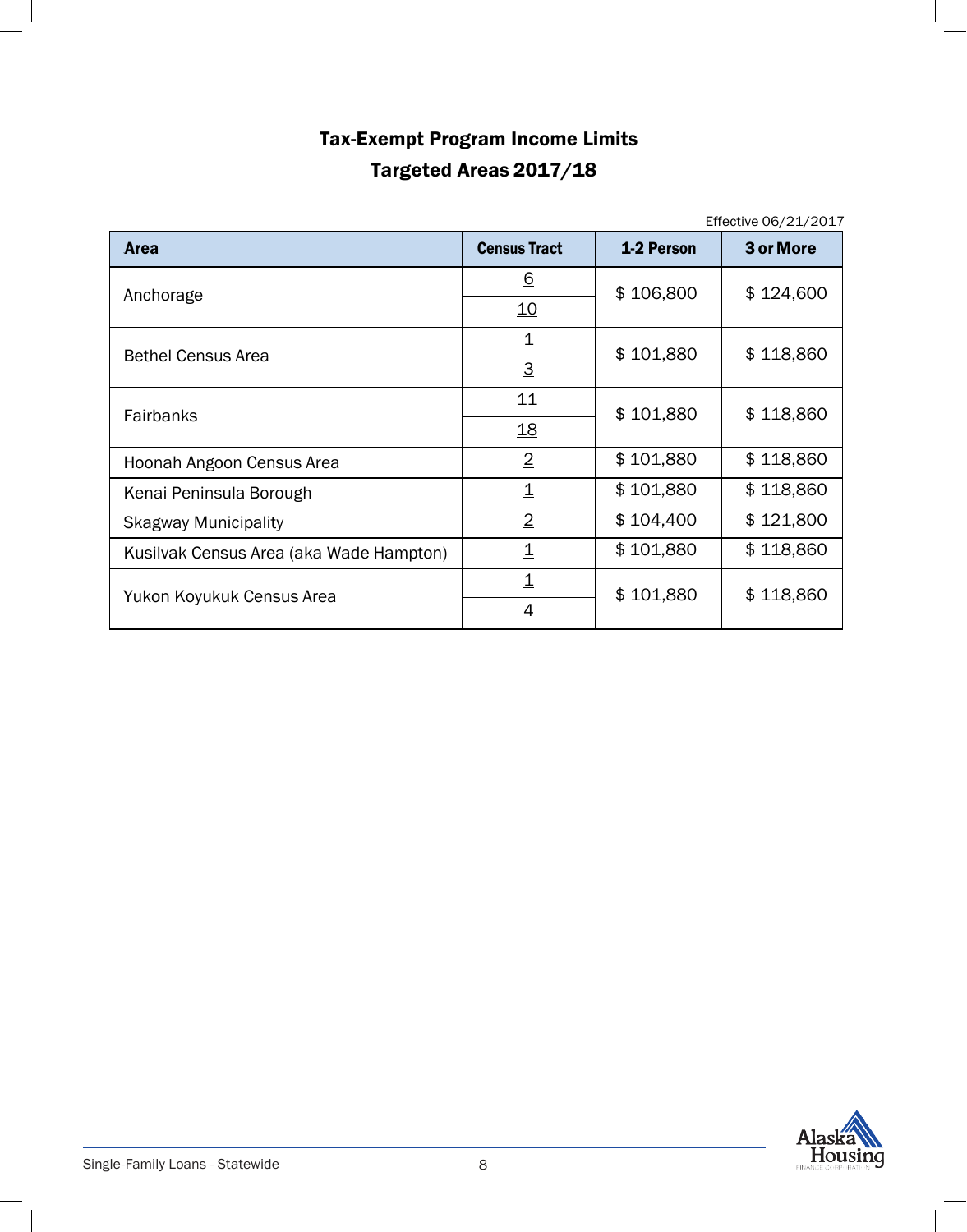# Tax-Exempt Program (TEP) First-Time Homebuyer Acquisition Cost Limits2017/18

|                             |                        | Effective $05/2017$ |
|-----------------------------|------------------------|---------------------|
|                             | <b>New or Existing</b> | <b>Existing</b>     |
| <b>Non-Targeted Areas</b>   | <b>Single Family</b>   | <b>Duplex</b>       |
| <b>Aleutians West</b>       | \$354,706              | \$454,096           |
| Anchorage                   | \$365,293              | \$467,631           |
| <b>Bristol Bay</b>          | \$289,058              | \$370,035           |
| Denali Borough              | \$274,235              | \$351,069           |
| <b>Fairbanks North Star</b> | \$253,809              | \$324,966           |
| Haines                      | \$261,529              | \$334,772           |
| Hoonah-Angoon Census Area   | \$259,411              | \$332,102           |
| Juneau City & Borough       | \$391,764              | \$501,514           |
| Ketchikan City & Borough    | \$299,646              | \$383,570           |
| Kodiak Island Borough       | \$351,529              | \$450,000           |
| Mat-Su                      | \$365,293              | \$467,631           |
| Nome                        | \$325,058              | \$416,117           |
| North Slope Borough         | \$306,000              | \$391,718           |
| Petersburg Census Area      | \$306,000              | \$391,718           |
| Sitka City & Borough        | \$416,117              | \$532,680           |
| Skagway                     | \$382,235              | \$489,314           |
| Valdez-Cordova              | \$270,000              | \$345,636           |
| Wrangell City & Borough     | \$306,000              | \$391,718           |
| Yakutat City & Borough      | \$387,529              | \$496,081           |
| All Other Areas             | \$248,098              | \$317,655           |
|                             | <b>New or Existing</b> | <b>Existing</b>     |
| <b>Targeted Areas</b>       | <b>Single Family</b>   | <b>Duplex</b>       |
| Anchorage                   | \$446,470              | \$571,550           |
| <b>Fairbanks North Star</b> | \$310,211              | \$397,181           |
| All Other Areas             | \$310,211              | \$397,181           |

 $\frac{1}{2}$ etive 05/2017

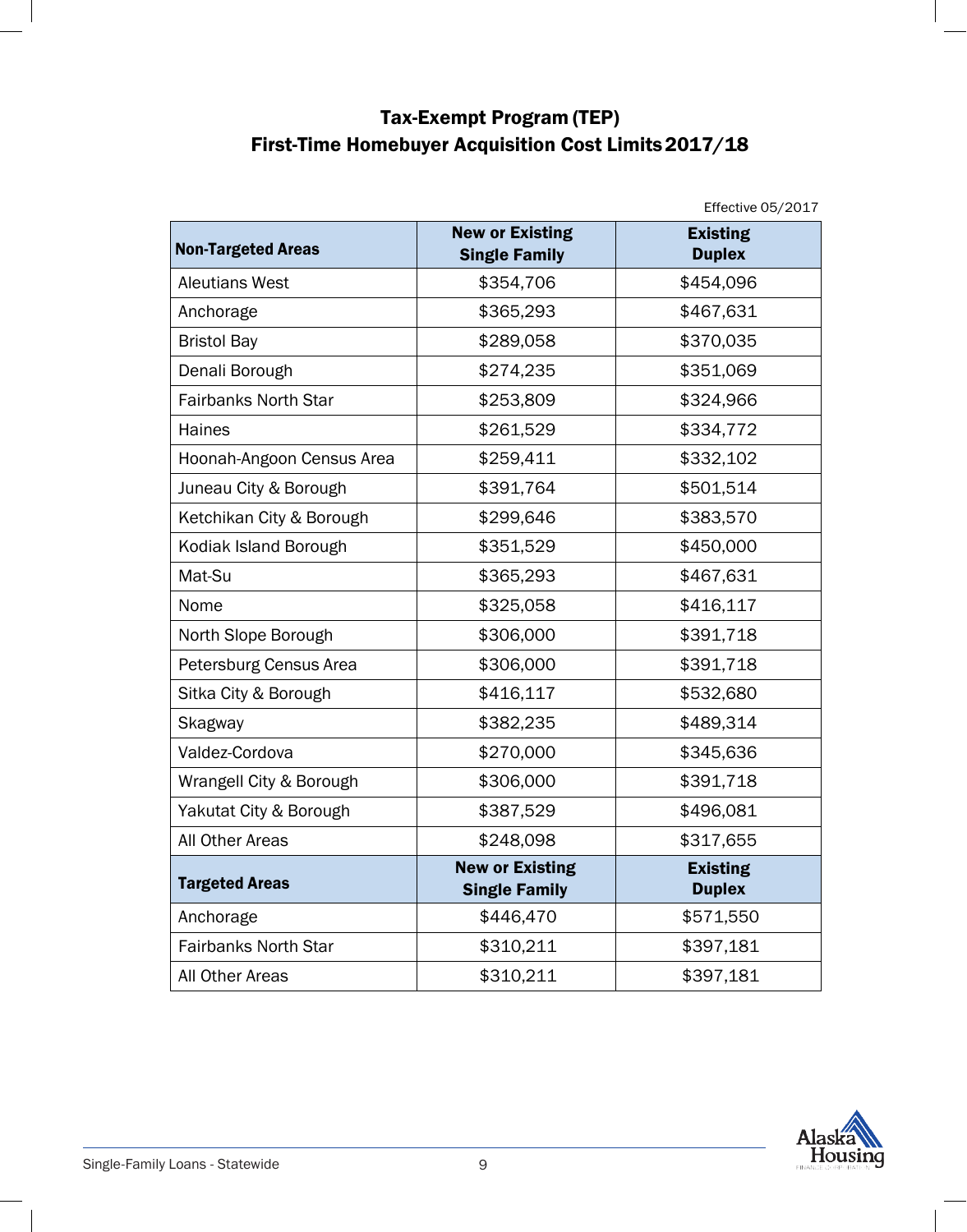# Tax-Exempt First-Time Homebuyer - Gross Monthly IncomeWorksheet

<span id="page-12-0"></span>For AHFC income-restricted programs and add-on options, income is based on annualized gross income. Add the sum of all sources of gross income (prior to your employer making any deductions for taxes or other employee deductions). Please also contact an AHFC-approved lender to determine if you qualify.

| <b>Income Source</b>             | <b>Borrower#1</b> | <b>Borrower #2</b> |
|----------------------------------|-------------------|--------------------|
| Salary/Wage                      |                   |                    |
| Overtime                         |                   |                    |
| <b>Bonuses</b>                   |                   |                    |
| Tips/Commissions                 |                   |                    |
| Part-Time Employment             |                   |                    |
| Pension/Retirement               |                   |                    |
| <b>VA Benefits</b>               |                   |                    |
| <b>Unemployment Compensation</b> |                   |                    |
| <b>Social Security</b>           |                   |                    |
| <b>Public Assistance</b>         |                   |                    |
| Alimony/Child Support            |                   |                    |
| Alaska Permanent Fund            |                   |                    |
| Longevity Bonus                  |                   |                    |
| Dividends/Interest               |                   |                    |
| Net Rental Income                |                   |                    |
| Trust/Royalties                  |                   |                    |
| Business/Investment Income       |                   |                    |
| Other                            |                   |                    |
| <b>Gross Monthly Income</b>      |                   |                    |

Gross Monthly Income - Borrower #1 =

Gross Monthly Income – Borrower #2 =

Total Gross Monthly Income = (Sum of Borrower 1 and 2)

x12

Annualized Gross Income =

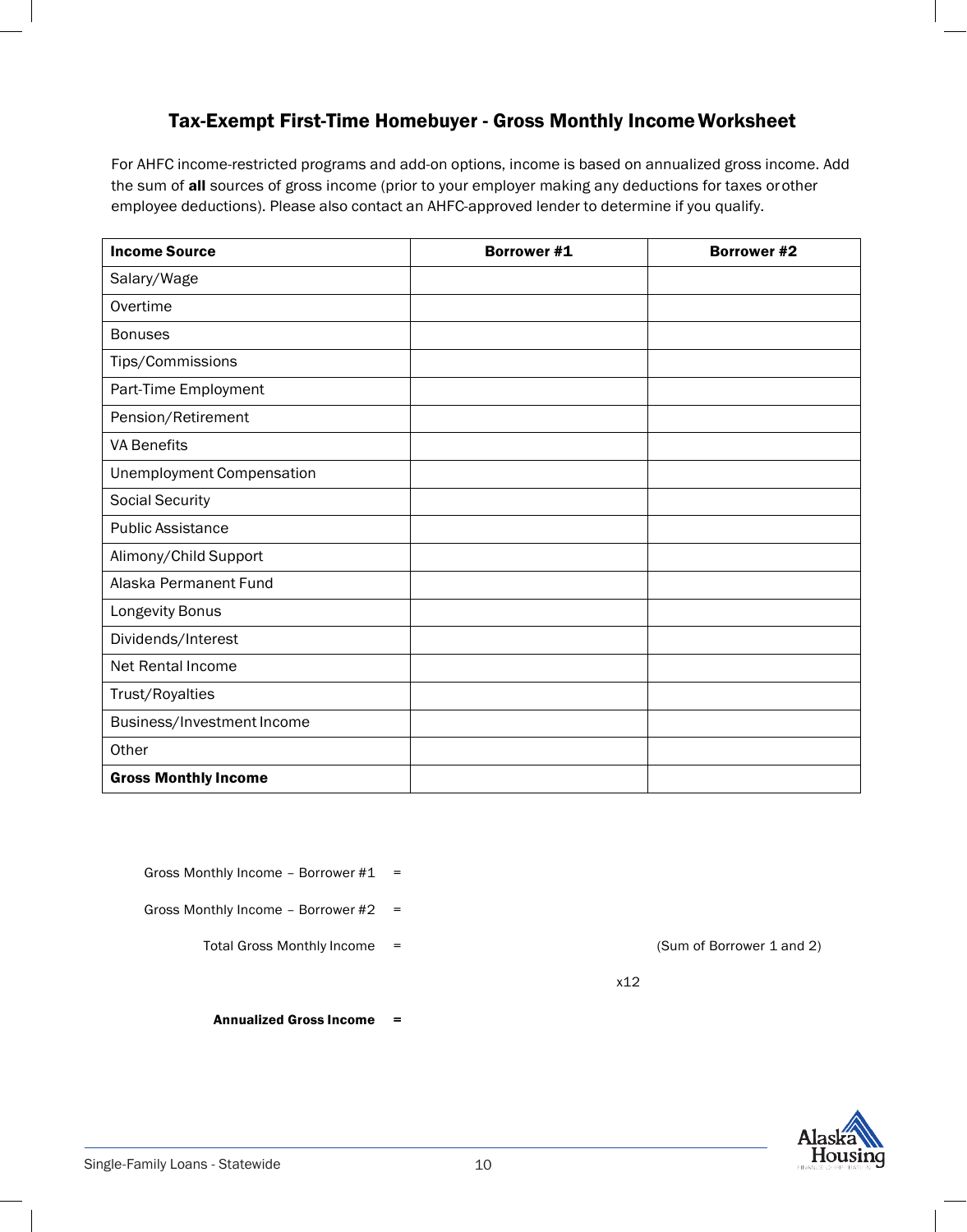# Tax-Exempt First-Time Homebuyer - The Facts About Federal RecaptureTax

Borrowers with Tax-Exempt loans may have to pay a "recapture" tax to the federal government following the sale of their home. This fact sheet is provided for informational purposes. AHFC recommends consulting a tax professional to determine if the recapture penaltyapplies.

#### What is recapture?

Recapture tax is paying back the federal government for the benefit of a lower interest mortgage loan. When tax-exempt mortgage bonds are used for financing, the borrower receives a benefit.

## When does recapture apply?

Recapture applies when and if:

- − The borrower sells the home within the first nine full years of ownership.
- − The borrower realizes a capital gain on the sale of the home.
- The borrower's income increases above the federal allowable limits at the time of the sale.

No recapture tax is due unless all three occur.

#### How is the tax calculated?

Borrowers calculate recapture tax using IRS Form 8828. For assistance, see also IRS Publication 523, Selling Your Home.

#### What are the income limits and where are they found?

A copy of the income limits for Alaska is provided at the closing of a Tax-Exempt loan. The income chart is attached to AHFC Form PRG-46, Notice of Recapture Requirement. The income limits are listed for each year of ownership in which the recapture tax may be due.

#### When is recapture tax paid?

Whether or not recapture tax is due, borrowers must file IRS Form 8828 with their federal income tax returns for the year in which their home is sold. For example, if a home is sold in 2015, IRS Form 8828 must be filed with the homeowner's 2015 income tax returns in 2016. Recapture tax is paid at the time income tax returns are filed.

#### What happens if the loan is assumed?

If the sale or transfer occurs before year 10 of homeownership, the original borrower pays any recapture tax that may be due and a new nine-year period begins for the assuming borrower.

## What happens when a borrower dies within the nine-year period?

No recapture tax is due when a home is disposed of (sold) due to the death of the homeowner.

## Find out more with Sample Forms.

Available in PDF:

- − PRG-46, Notice of Recapture Non-Targeted Areas.
- − PRG-46T, Notice of Recapture Targeted Areas.
- − IRS Form 8828.

IRS information/forms online at www.irs.gov.

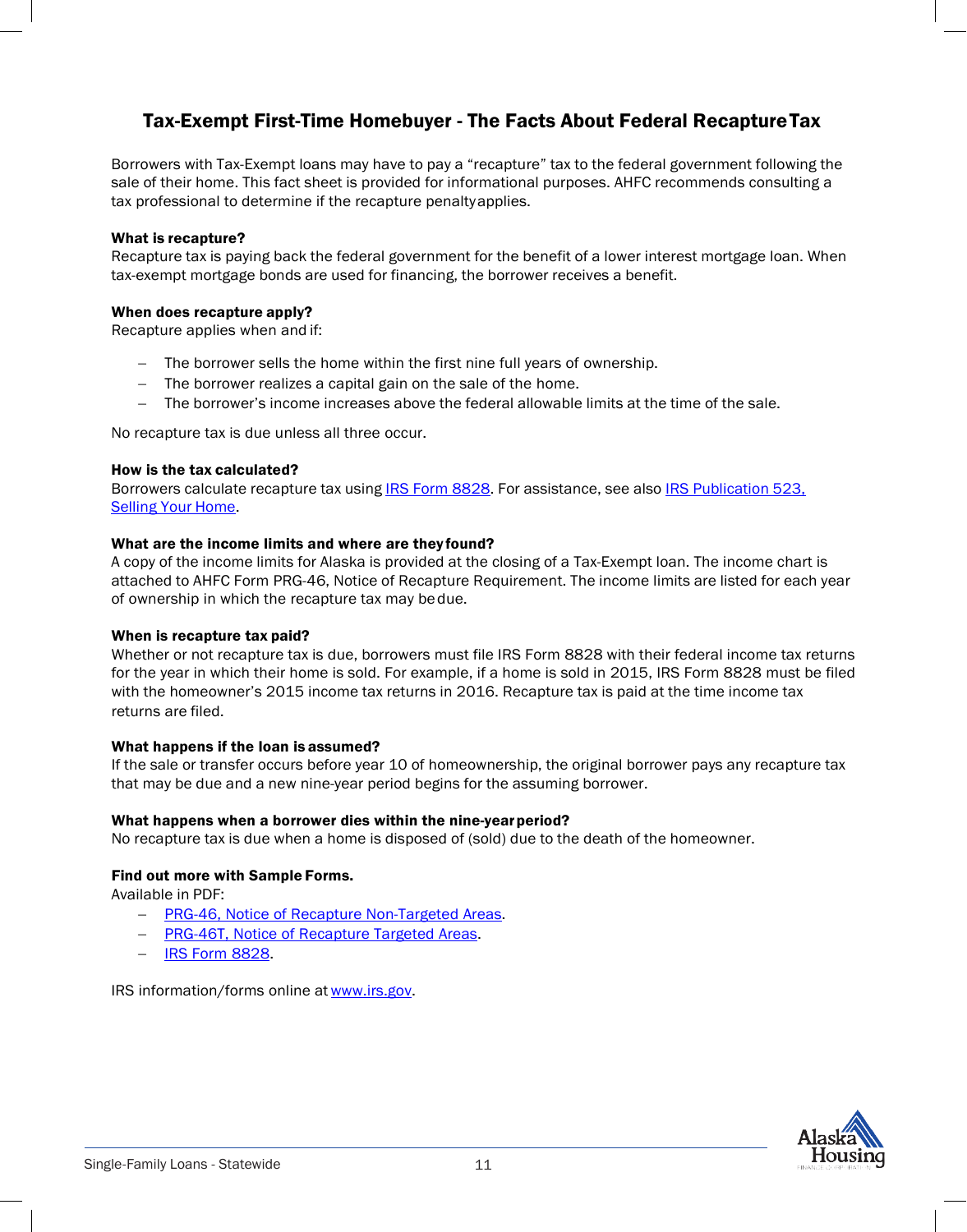# Taxable First-Time Homebuyer Program

#### <span id="page-14-0"></span>How it Works:

This program is designed for first-time homebuyers wishing to purchase a home that exceeds the cost limits of the Tax-Exempt Program, or whose income exceeds Tax-Exempt Program income limits. ("First-time homebuyers" have not owned a primary residence in the last three years.)

## Additional Considerations:

- − Eligible properties include single-family residences, condominiums, Common Interest Community units, duplexes and Type I manufactured homes.
- − A duplex may be newly constructed or existing.
- Borrowers must submit copies of federal income tax returns for the last three years.

#### Forms:

− Borrowers must complete and sign the Applicant's Statement.

## Loan Options:

- − Affordable Housing Enhanced Loan Program.
- − Energy Efficiency Interest Rate Reduction.
- − Interest Rate Reduction for Low-Income Borrowers.
- − State Veterans Preference.
- − Streamline Refinance.
- − Renovations

## <span id="page-14-1"></span>How to Apply:

− Contact an AHFC-approved lender (see page 32).

## Veterans Mortgage Program

#### How it Works:

Qualified veterans may purchase an existing owner occupied single-family residence or obtain long-term financing for newly constructed owner-occupied single-family residences; and with certain restrictions, purchase a duplex, triplex or fourplex.

Qualified veterans may be active duty or retired personnel, but may not have been discharged from active duty service for more than 25 years prior to the date of the application to AHFC. If retired, discharged or released from active duty, separation must have been under conditions other than dishonorable. Active duty personnel must have completed their initial military obligation and, at that time, must have been eligible for a separation under conditions other than dishonorable. Service in the U.S. Armed Forces, U.S. Armed Forces Reserves, Public Health Service, NOAA, or service as a cadet at the U.S. Military, Air Force, Coast Guard or Naval Academy many meet requirements.

#### Additional Considerations:

- − A copy of the borrower's DD-214 and Certificate of Veterans Eligibility or Title 38 letter is used to determine eligibility.
- − If there are two unmarried borrowers, both borrowers must be qualified veterans.
- − Duplex, triplex and fourplex properties must be at least five years old and occupied as a multi-family residence for at least five years.
- − Veterans may also qualify for the veteran's exemption under the Tax-Exempt First-Time Homebuyer Program.

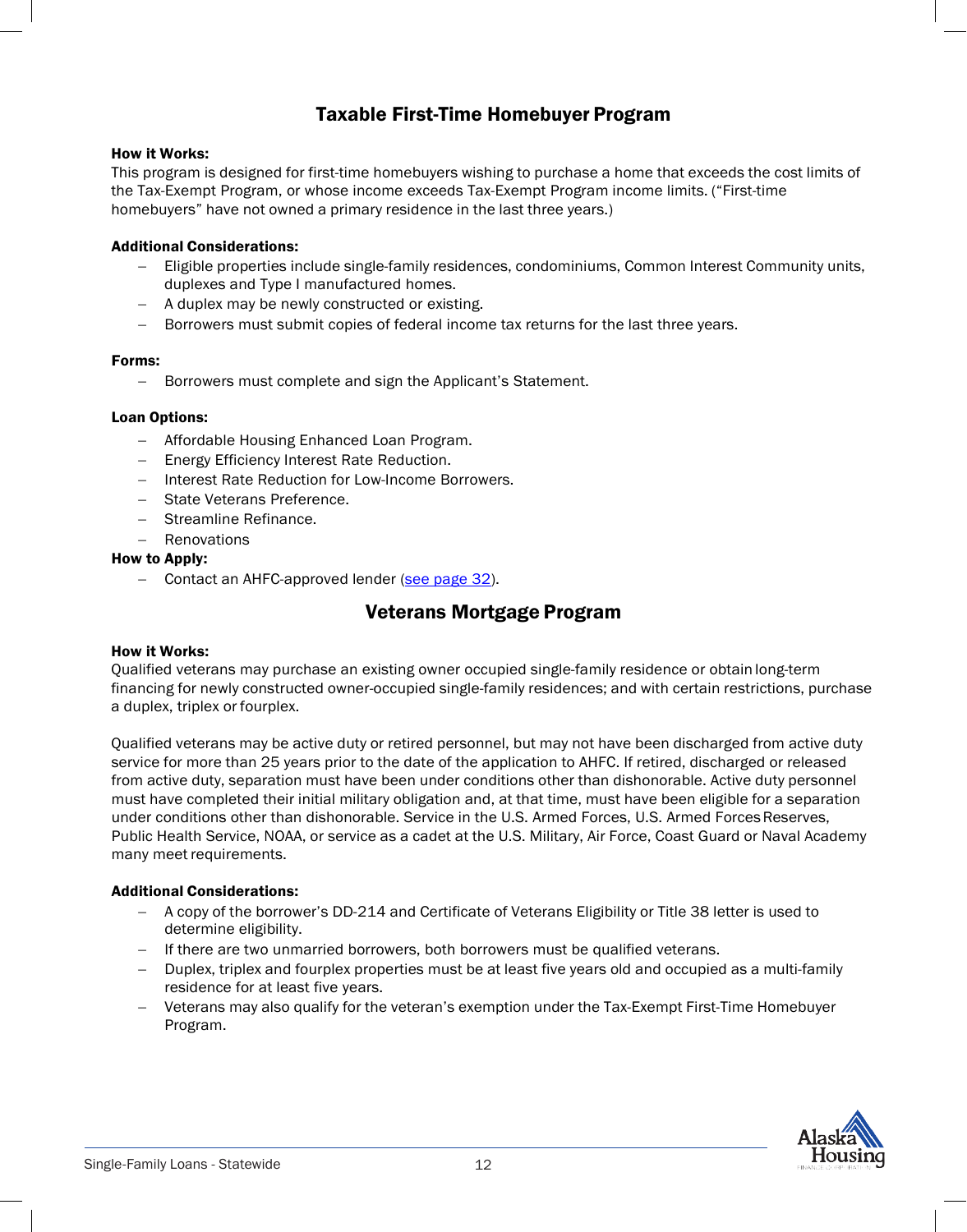#### Forms:

- − Veteran borrowers must complete and sign an Information Certificate.
- − Veteran borrowers must complete and sign a Mortgagor's Affidavit. The Mortgagor's Affidavit may not be signed by a Power of Attorney.

#### Loan Options:

- − Affordable Housing Enhanced Loan Program.
- − Energy Efficiency Interest Rate Reduction.
- − Interest Rate Reduction for Low-Income Borrowers.
- − Streamline Refinance.
- − Renovation Options

#### <span id="page-15-0"></span>How to Apply:

− Contact an AHFC-approved lender (see page 32).

## Additional Resources for Veterans

Veterans may contact the following agencies for additional information about programs and benefits.

#### Anchorage Area:

Dept. of Veterans - VA Healthcare System 1201 N. Muldoon Rd. Anchorage, Alaska 99504 907-257-4700 <http://www.alaska.va.gov/> <http://www.benefits.va.gov/benefits/>

#### Outside Anchorage:

Fairbanks Veterans Center 540 4th Ave., Suite 100 Fairbanks, Alaska 99701 907-456-4238 or 877-927-8387 <http://www.va.gov/directory/guide/facility.asp?ID=198>

Kenai Veterans Center 43299 Kalifornsky Beach Rd., Suite 4 Soldotna, Alaska 99669 907-260-7640 or 877-927-8387 <http://www.va.gov/directory/guide/facility.asp?ID=5468>

Wasilla Veterans Center 851 E. West Point Dr., Suite 102 Wasilla, Alaska 99654 907-376-4318 or 877-927-8387 <http://www.va.gov/directory/guide/facility.asp?ID=473>

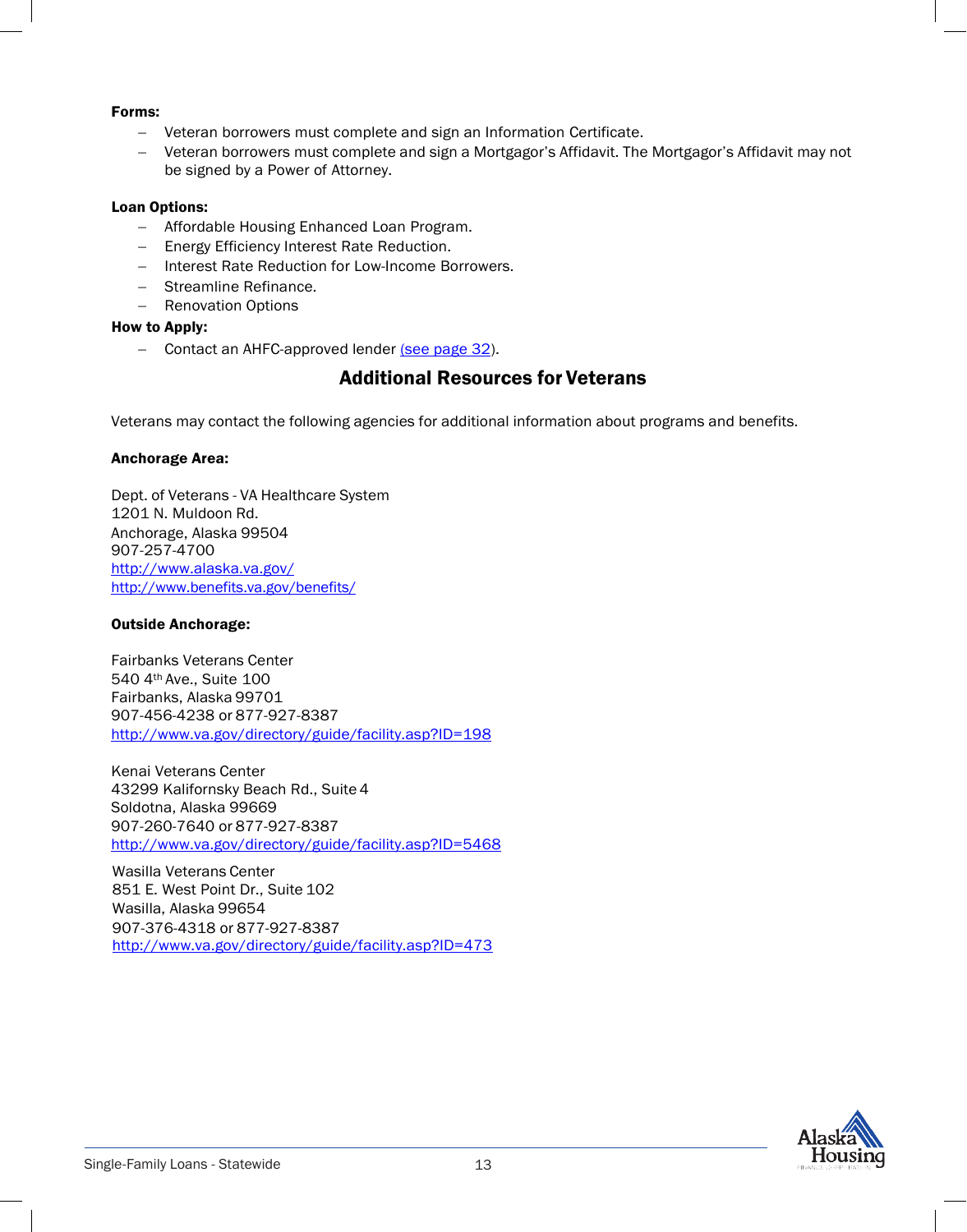# Manufactured Home Financing

### <span id="page-16-0"></span>How it Works:

AHFC finances manufactured homes located in mobile home parks or on land (not on a permanent foundation), known as Type II manufactured homes. The maximum loan amount for Type II manufactured homes located on land (fee simple land) is \$175,000. The maximum loan amount for all other Type II units is \$100,000.

## Additional Considerations:

- New singlewide units may be financed for 10 years, existing units a maximum of seven years.
- − New doublewide units may be financed for 14 years, existing units a maximum of 10 years.
- − Type II manufactured home loans require a 15% down payment unless guaranteed by VA.
- Type II manufactured homes may only be financed under the Taxable Program.
- − The value of the manufactured home is determined by an appraiser on the Manufactured Home Value Report.

## How to Apply:

− Contact an AHFC-approved lender (see page 32).

**Program Note:** Financing for manufactured homes that are permanently attached to land (known as Type I manufactured homes) is available under most Single-Family Loan Programs.

# Non-Conforming I Program

#### <span id="page-16-1"></span>How it Works:

Conventional financing is available for certain properties with characteristics or features that limitthe borrower's ability to obtain other financing. Non-conforming features include, but are not limited to, an unconventional foundation system, unconventional utilities, lack of central heating, or unconventional ceiling height. The home must be structurally sound and not pose health and/or safety hazards to the occupants. AHFC may require reasonable repairs if they eliminate the non-conforming feature and makes the property eligible for other financing.

\*Note - If PUR-101 and PUR-102 documents are unavailable, a PUR-103 may be used under NCP-I

Non-conforming properties do not include those with limited marketability or those suffering from deferred maintenance, noncompliance with zoning, recreational properties or cabins.

#### Additional Considerations:

- − Limited to single-family residences, duplexes and Type I manufactured homes.
- − Minimum down payment is 10%.

#### Loan Options:

- − Affordable Housing Enhanced Loan Program.
- − Energy Efficiency Interest Rate Reduction.
- − Interest Rate Reduction for Low-Income Borrowers.
- − Refinance restrictions apply.
- − Streamline Refinance.
- − Renovation Options.

#### How to Apply:

− Contact an AHFC-approved lender (see page 32).

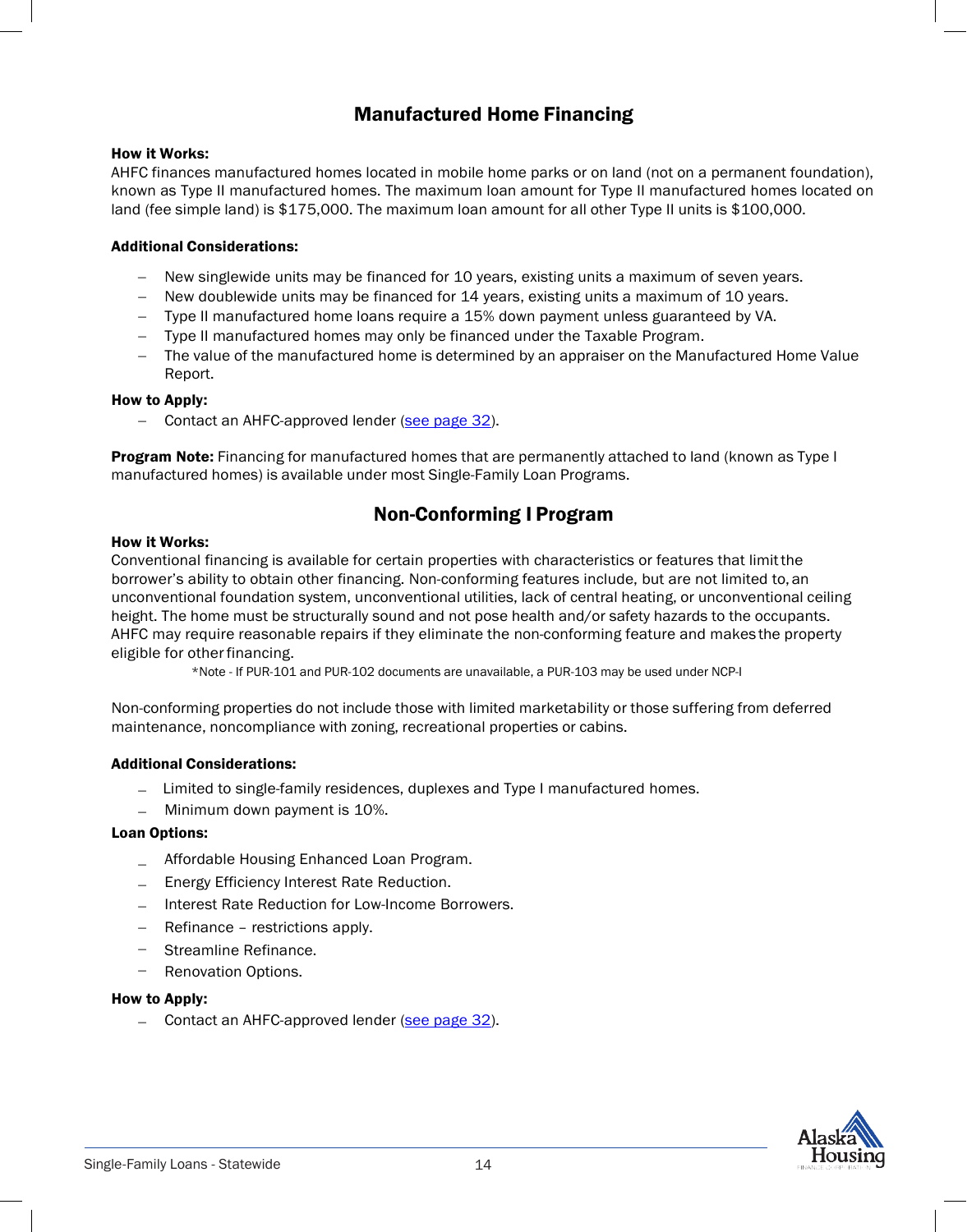# Non-Conforming II Program

## <span id="page-17-0"></span>How it Works:

The Non-Conforming II Program provides financing for certain properties built after June 30, 1992, that may not have evidence of compliance with construction inspections and/or properties built after Dec. 31, 1991, that may not have evidence of compliance with thermal standards. The property must be existing and at least two years old at the time of submission for commitment.

## Additional Considerations:

- Existing single-family residences, condominium units, duplexes, triplexes, fourplexes and Type I manufactured homes. The property must be at least two years old at the time of submission for commitment.
- − Should the property exhibit any features of the Non-Conforming Type I, it is not eligible for financing under Non-Conforming Type II.
- A home inspection report conducted by a licensed home inspector is required. However, a home inspection report will not be required if it is determined that a Certificate of Occupancy or a valid, recorded PUR-102 already exists.
- − An energy rating equal to a minimum of 2 Stars is required.

## Loan Options:

- − Affordable Housing Enhanced Loan Program.
- − Energy Efficiency Interest Rate Reduction.
- − Interest Rate Reduction for Low-Income Borrowers.
- − Refinance.
- − Streamline Refinance.
- − Renovation Options

## <span id="page-17-1"></span>How to Apply:

− Contact an AHFC-approved lender (see page 32).

# Second Mortgage Program for EnergyConservation

#### How it Works:

AHFC provides financing to make cost-effective energy improvements on owner-occupied properties. Borrowers select from the list of energy upgrades included with the energy audit of their home, performed by an AkWarm™ certified energy rater. All improvements must be completed within 365 days of loan closing. (Improvements not listed may not be included in the loan.)

Forms and instructions are available online in PDF at[: http://www.ahfc.us/files/7014/1210/4387/SMPEC.pdf.](http://www.ahfc.us/files/7014/1210/4387/SMPEC.pdf)

#### Additional Considerations:

- − The maximum loan amount is \$30,000.
- The maximum loan term is 15 years.
- − The interest rate is the Taxable Program or Rural Owner-Occupied 15-year interest rate, plus .500.

#### How to Apply:

Alaska USA Federal Credit Union Real Estate Telephone Loan Center(RETLC) P.O. Box 196613 Anchorage, Alaska 99519-6613 907-786-2800 or toll free 888-425-9813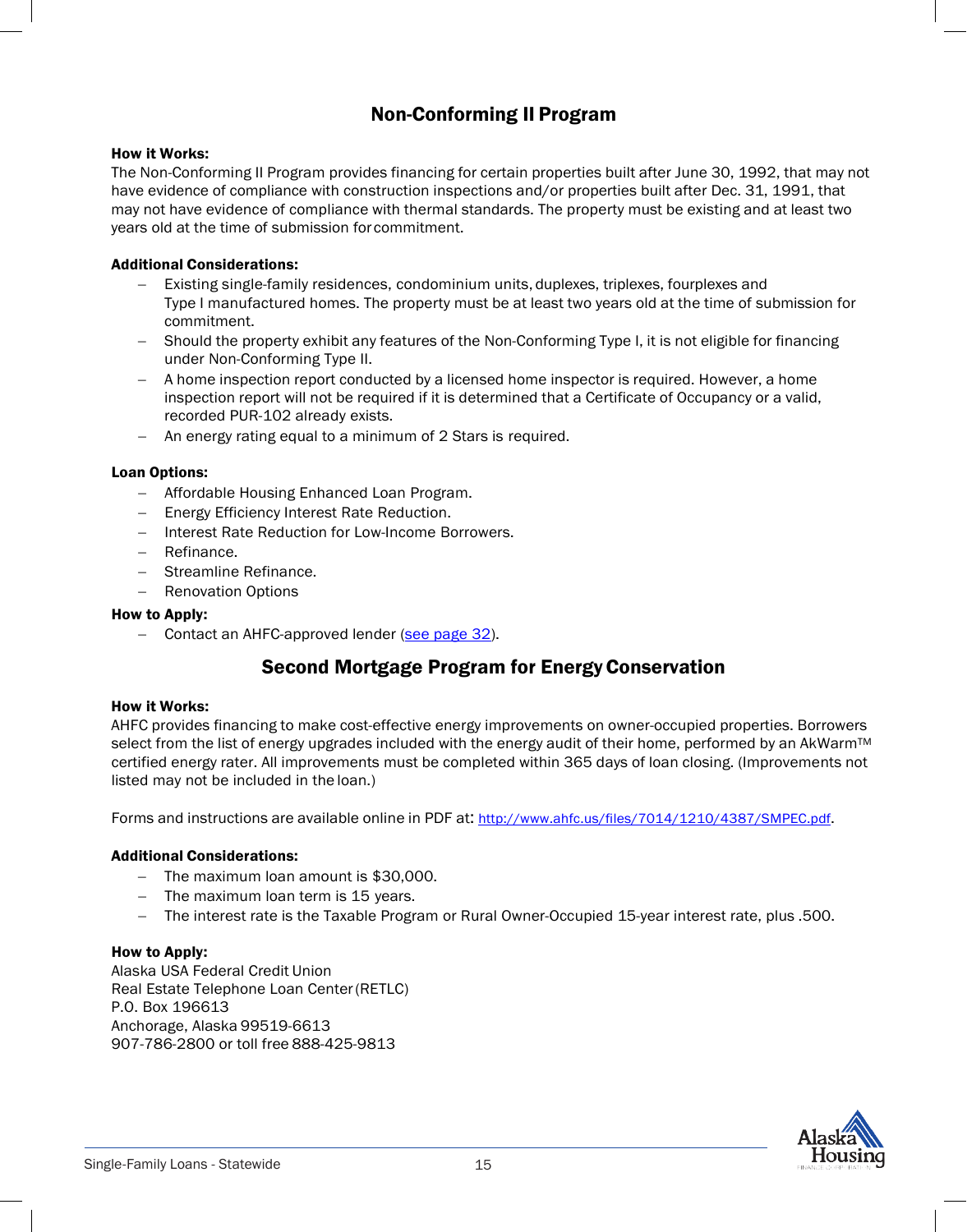# <span id="page-18-0"></span>Second Mortgage Program

### How it Works:

The Second Mortgage Program option can be used to provide financing in conjunction with the purchase of a primary residence when the AHFC 1<sup>st</sup> mortgage is being assumed. The Second Mortgage Program option also provides financing for the renovation of existing dwellings.

## Additional Considerations:

- − The maximum loan amount with a new appraisal is \$318,075.
- − The maximum loan amount with an alternate valuation is \$100,000.
- − The maximum loan term is 15 years.
- − Interest Rate is equal to 15-year Taxable plus .5% or 15-year RuralOwner-Occupied plus .5%
- − Individual program guidelines apply.

#### Loan Options:

- Energy Efficiency Interest Rate Reduction.
- Renovation Options

#### How to Apply:

− Contact an AHFC-approved lender (see page 32).

## Purchase Renovation

#### <span id="page-18-1"></span>How it Works:

Renovations must improve the living conditions of the home. Luxury items (sauna, Jacuzzi, etc.) maybe included if they are an incidental portion of the total renovation costs. Maximum loan amount is based on the type of financing plus renovation cost. Maximum time to complete renovations is 180 days from the date of closing.

#### Maximum Loan Amount:

- − The maximum conventional loan amount is 95% of the purchase price plus 100% of the renovation costs, not to exceed the maximum LTV limits based on the "as-complete" appraised value.
- − The maximum VA loan amount is 100% of the purchase price plus 100% of the renovation costs, not to exceed 100% of the "as-complete" appraised value plus the VA funding fee.
- − For FHA, HUD-184 and USDA-RD loans follow the applicable insurer/guarantor criteria.
- − Maximum Escrow is \$75,000 at the time of purchase by AHFC (plus contingency).

Note: An additional 10% contingency for cost overruns may be added to the renovation cost and included in the loan amount calculation. (See example below.)

#### Example:

#### Purchase/Renovation Owner Occupied 1-Unit ConventionalLoan

| <b>Purchase Price</b>              | \$225,000 |
|------------------------------------|-----------|
| Appraised Value before Renovations | \$225,000 |
| Appraised Value after Renovations  | \$260,000 |

Final Loan Amount: \$244,000

#### Final Calculations:

| Maximum Ioan amount cannot exceed: \$247,000                                 |                                 | (95% of "after: appraised value)                                                        |
|------------------------------------------------------------------------------|---------------------------------|-----------------------------------------------------------------------------------------|
| <b>Renovation Loan Amount</b><br>100% of Renovation Costs<br>10% Contingency | \$213.750<br>\$ 27.500<br>2.750 | (based on 95% of purchase price)<br>(kitchen, carpet, accessibility improvements, etc.) |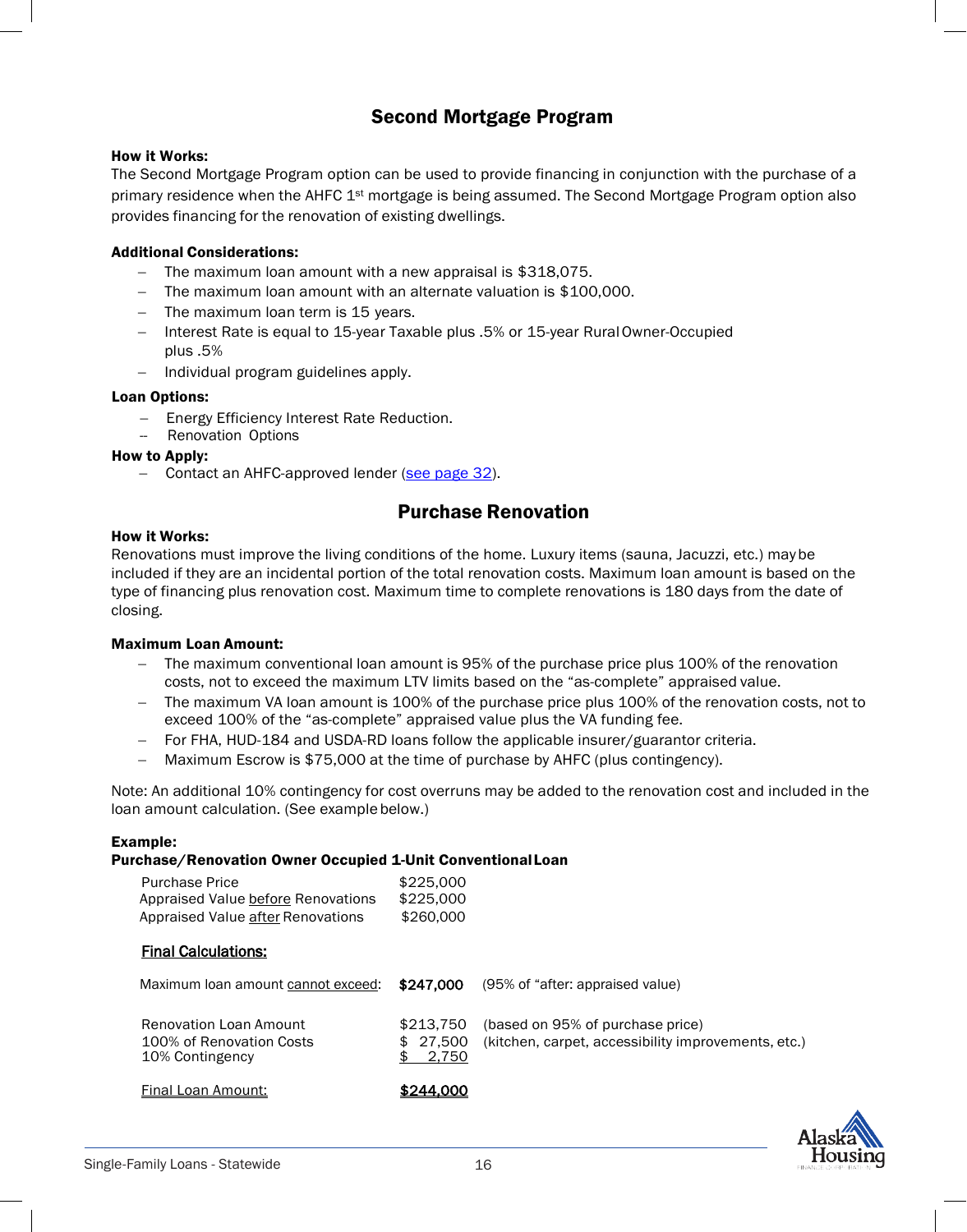In the example, the final loan amount of \$244,000 is less than the maximum LTV calculated using 95% of the "after" appraised value of \$260,000; therefore, the full amount of \$244,000 is eligible for thepurchase renovation option. The final LTV for this example is93.8%.

## Additional Considerations:

- Energy improvements can be included.
- New construction additions may be subject to BEES inspections and/or all mandatory inspections.

# Single-Family Loan Programs – Rural

(One- to Four-Family Properties in "Rural" Areas)

<span id="page-19-0"></span>Rural Loan Programs are available in small communities. A "small community" is defined as a community with a population of 6,500 or less that is not connected by road or rail to Anchorage or Fairbanks, or a population of 1,600 or less that is connected by road or rail to Anchorage or Fairbanks and at least 50 statute miles outside of Anchorage or 25 statute miles outside of Fairbanks. In this definition, "connected by road" does not include a connection by the Alaska Marine Highway System or roads outside the boundary of the state of Alaska. Rural programs include the Rural Owner-Occupied, Rural Non-Owner-Occupied and Rural Small BuildingMaterial Loans. The Refinance and Streamline Refinance Options, as well as the Second Mortgage Programs previously described in this handout are also available. A brief description of each of the rural programs follows.

# Rural Owner-Occupied Loan Program

#### <span id="page-19-1"></span>How it Works:

Owner-occupied properties located in "small communities" are eligible. Commercial use is only allowed on single-family homes and is limited to 25% of the gross floor area. No commercial use is allowed on duplex, triplex or fourplex properties.

The Rural Program interest rate applies to the first \$250,000 of the loan amount. Loans over \$250,000 receive a blended interest rate; the excess over \$250,000 is calculated at the Rural Program rate plus 1%.

## Additional Considerations:

− Mortgage insurance is required if the down payment is less than 10%.

#### Loan Options:

- − Affordable Housing Enhanced Loan Program.
- − Energy Efficiency Interest Rate Reduction.
- − Interest Rate Reduction for Low-Income Borrowers.
- − State Veterans Preference.
- − Refinance.
- − Renovations.
- − Streamline Refinance.

#### How to Apply:

Contact an AHFC-approved lender (see page 32).

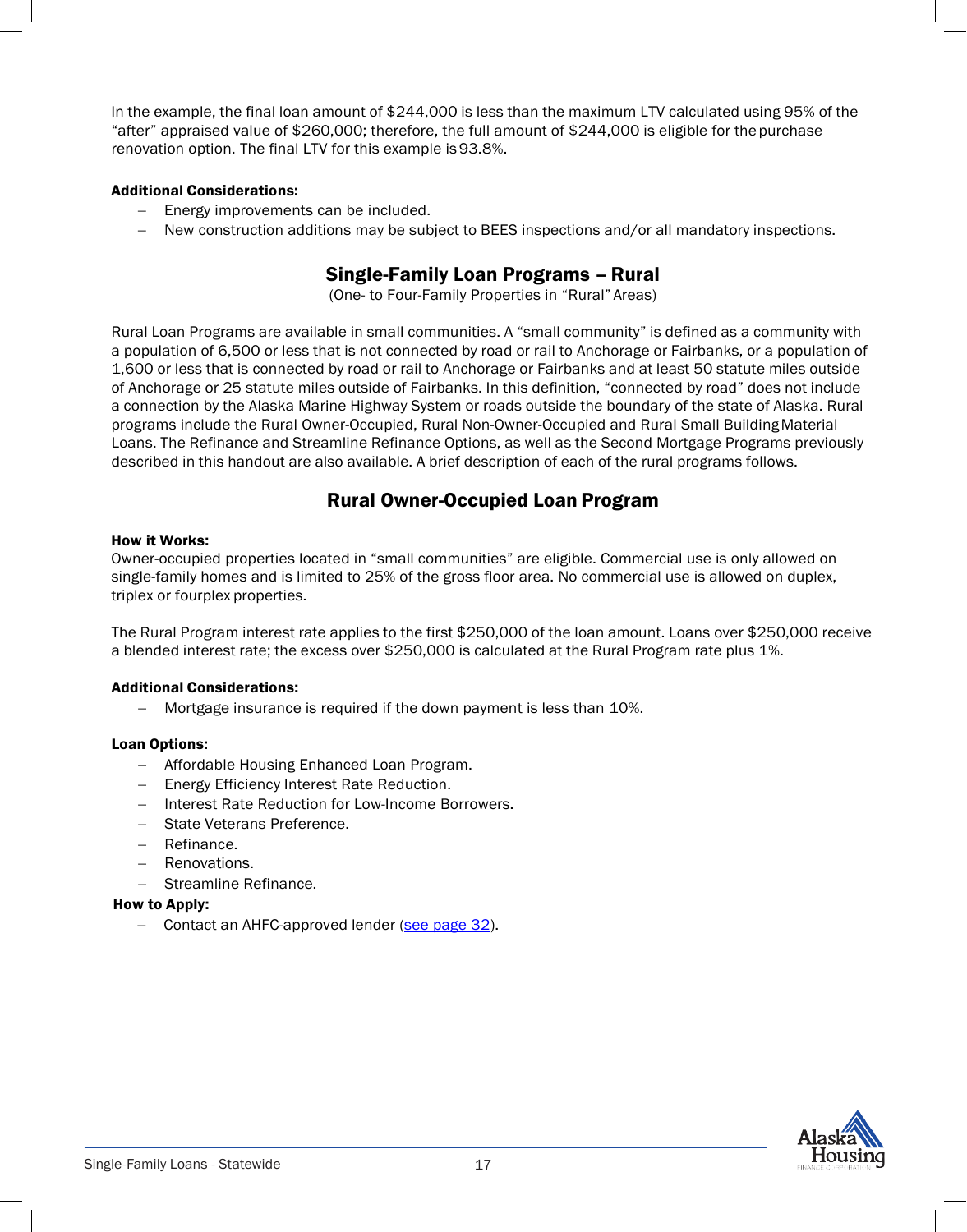# Rural Non-Owner-Occupied Loan Program

#### How it Works:

<span id="page-20-0"></span>Borrowers may be Alaska residents, businesses, local government entities or regional education attendance areas. Properties must be located in "small communities" and are limited to duplexes, triplexes or fourplexes. Commercial use is not allowed.

The Rural Program interest rate applies to the first \$250,000 of the loan amount. Loans over \$250,000 receive a blended interest rate; the excess over \$250,000 will be calculated at the Rural Program rate plus 1%.

#### Additional Considerations:

- − Housing units do not have to be attached, except when financed through the HUD184 Program.
- − All units must have a minimum of 600 square feet.
- − Properties with non-conforming features are not eligible.
- − The project must be self-supporting with a break-even point of 85% or less and a minimum debt service coverage ratio of 1.15%.

#### Loan Options:

- − Energy Efficiency Interest Rate Reduction.
- − Renovation Options

#### How to Apply:

− Contact an AHFC-approved lender (see page 32).

# Rural Small Building Material Loan

#### <span id="page-20-1"></span>How it Works:

Borrowers with residential property located in "small communities" may apply for funds to renovate or complete their property. The project may include repairs or renovations that improve the livability of the home,energyefficient upgrades or the addition of livingspace.

The maximum loan amount is \$100,000. Loan funds may be used to purchase building materials (exclusive of luxury items such as hot tubs), pay for freight or third-party labor costs. Borrowers must complete renovations within six months (180 days) of loan closing.

Forms and instructions are available online in PDF at: https:/[/www.ahfc.us/files/1314/1661/3755/sbmlp\\_112114.pdf.](http://www.ahfc.us/files/1314/1661/3755/sbmlp_112114.pdf)

#### Additional Considerations:

- On non-owner-occupied properties, only duplexes and above are eligible.
- − Construction/renovation must meet current building codes. Health/safety hazards must be included in the renovation.

#### Loan Options:

− Energy Efficiency Interest Rate Reduction.

#### How to Apply:

Alaska USA Federal Credit Union Real Estate Telephone Loan Center(RETLC) P.O. Box 196613 Anchorage, Alaska 99519-6613 907-786-2800 or toll free 888-425-9813

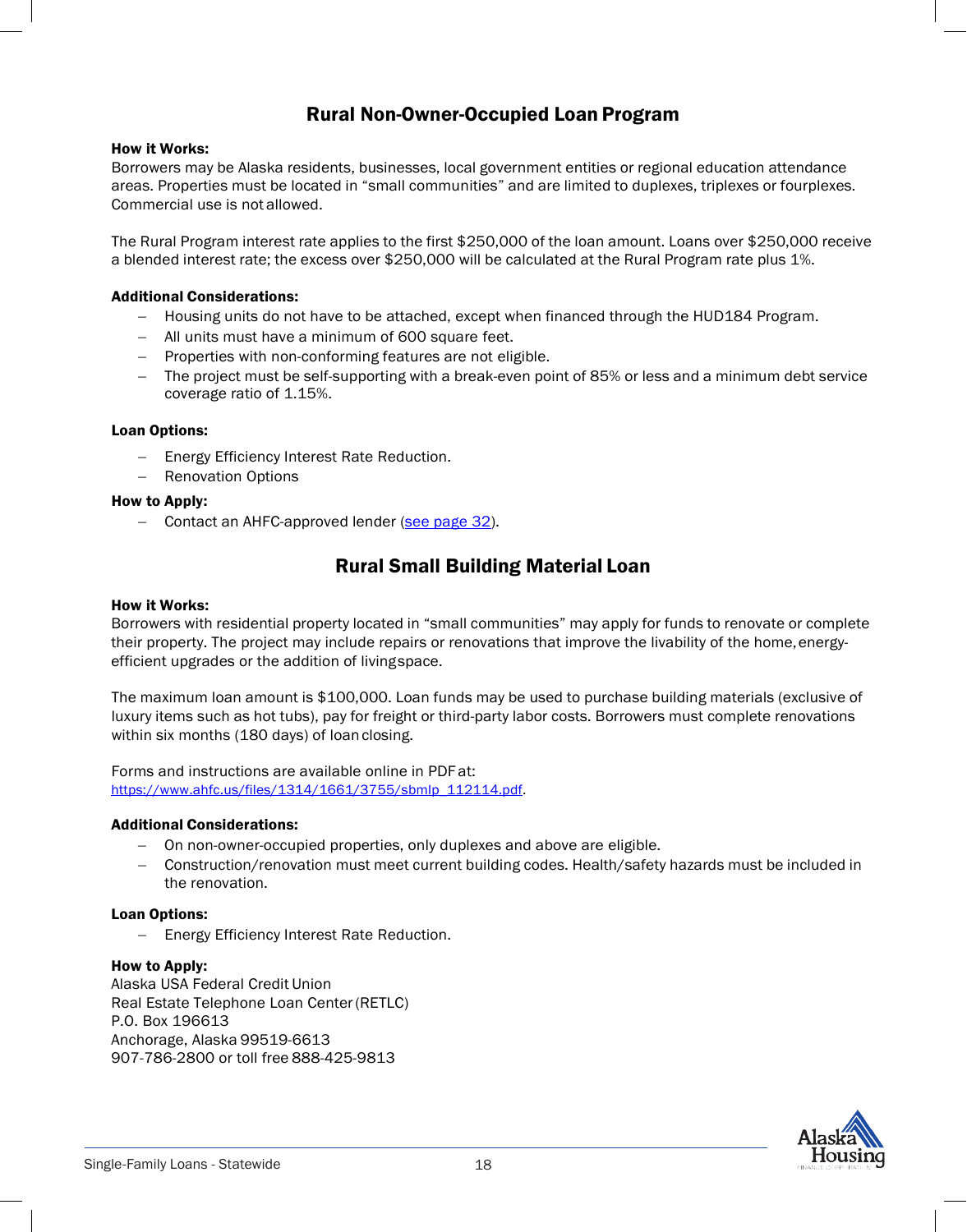# Loan Options

<span id="page-21-0"></span>Use AHFC loan options in combination with Single-Family Loan Programs:

- − Interest Rate Reduction for Low-Income Borrowers, IRRLIB.
- − Energy Efficiency Interest Rate Reduction, EEIRR.
- − Affordable Housing Enhanced Loan Program, AHELP.
- − State Veterans Interest Rate Preference, State Vet.
- − Renovation Options

## Refinance

#### <span id="page-21-1"></span>How it Works:

The Refinance Option allows applicants to obtain new financing to improve the terms on their existing loan and/or finance renovations or home improvements. (Existing AHFC, FHA insured and VA/USDA-RD guaranteed loans are typically eligible under the Streamline Refinance Program.)

#### Additional Considerations:

- Single-family residences, duplexes, triplexes, fourplexes, condominium units, Common Interest Community units and Type I manufactured homes. Type II manufactured homes only if currently financed by AHFC.
- The maximum loan amount is the current unpaid principal balance (including up to 30 days of unpaid interest on the existing loans) and may be increased by new loan closing costs and first year MIP premium, if applicable, not to exceed current AHFC, FHA, VA, USDA-RD and Second Mortgage program limits as applicable.
- The borrower may not receive cash back except for reimbursement of documented prepaid costs.
- − The borrower must occupy the property, unless the loan being refinanced is a Rural Non-Owner-Occupied Program loan.
- − The loan being refinanced must be current at closing. Current means paid to within 45 days of the closing date.

#### How to Apply:

− Contact an AHFC-approved lender (see page 32).

## Streamline Refinance

#### <span id="page-21-2"></span>How it Works:

The Streamline Refinance option allows applicants to obtain new financing without the requirement for a new appraisal or credit search. The property must be currently financed with AHFC as a first or second mortgage and the original loan must have been made to an owner-occupant. The loan may be conventional, FHA, HUD, VA or USDA-RD, provided all applicable insurer/guarantor criteria are met. The original loan must have been made to an owner-occupant and may have been a first lien or second lien.

#### Additional Considerations:

- Borrowers must have an existing AHFC mortgage loan.
- − Single-family residences, duplexes, triplexes, fourplexes, condominium units, Common Interest Community units and Type I or Type II manufactured homes. Current project approval is not required.
- Maximum loan amount is limited to the current unpaid principal balance plus up to 30 days of unpaid interest on the existing loan and up to \$5,000 for closing costs. The VA funding fee or FHA up-front MIP may be added to the loan in addition to the \$5,000 maximum allowable closing costs.
- The borrower may not receive cash back other than for reimbursement of prepaid closing costs.

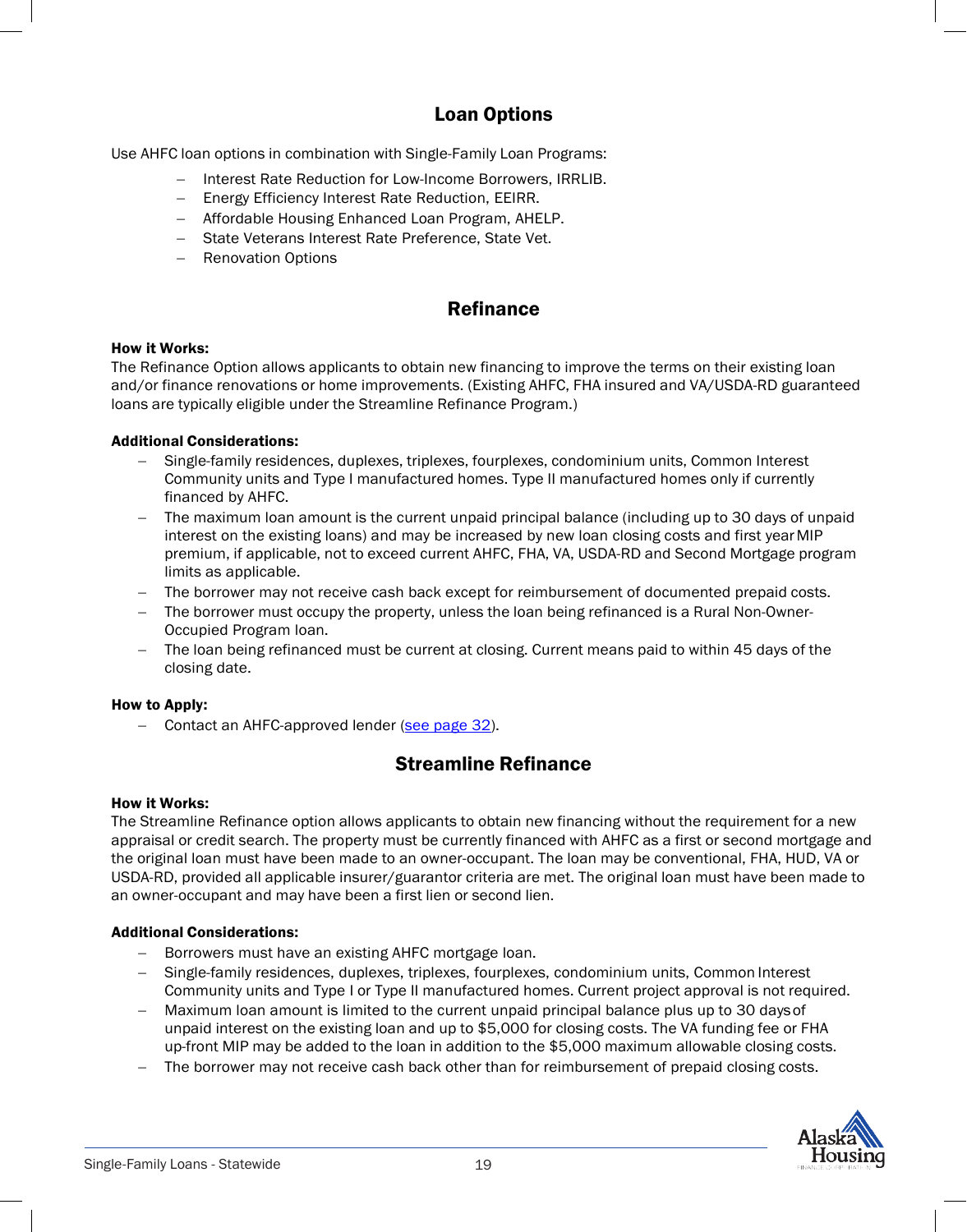- − Only those loans currently financed as Tax-Exempt, Taxable First-Time Homebuyer or VMP are eligible for a Tax-Exempt, Taxable First-Time Homebuyer or VMP Streamline Refinance.
- The loan type of the streamline refinance must remain the same as the existing loan type (i.e., VA must remain VA, FHA must remain FHA, conventional must remain conventional, etc.).

#### How to Apply:

− Contact an AHFC-approved lender (see page 32).

# Interest Rate Reduction for Low-Income Borrowers (IRRLIB)

### <span id="page-22-0"></span>How it Works:

Qualified borrowers may obtain a lower interest rate. The borrower's family income may not exceed AHFC income limits for area and family size. Qualified borrowers may not have owned a primary residence in the last three years (see exceptions below) and may not own other residential property within 50 miles of the home being purchased.

The interest rate reduction applies to the first \$180,000 of the loan amount. Loans exceeding \$180,000 receive a blended interest rate.

## Additional Considerations:

- Borrowers must participate in an approved homebuyer education class. If there are two borrowers, only one is required to complete a class.
- − Eligible properties are limited to single-family residences, condominiums, Common Interest Community units and Type I manufactured homes.
- − A home inspection for any home that is more than 10 years old at the time of loan application.

#### Exceptions:

- − At least 60 years old and disposing of primary residence before closing.
- − Suffered a significant reduction in income due to death or disability of a family wage earner.
- − Lost ownership interest in primary residence as a result of divorce or dissolution and is released from liability on loan.

#### Other Available Loan Options:

- − Affordable Housing Enhanced Loan Program.
- − Energy Efficiency Interest Rate Reduction.
- − State Veterans Preference.
- − Renovation Options

#### How to Apply:

− Contact an AHFC-approved lender (see page 32).

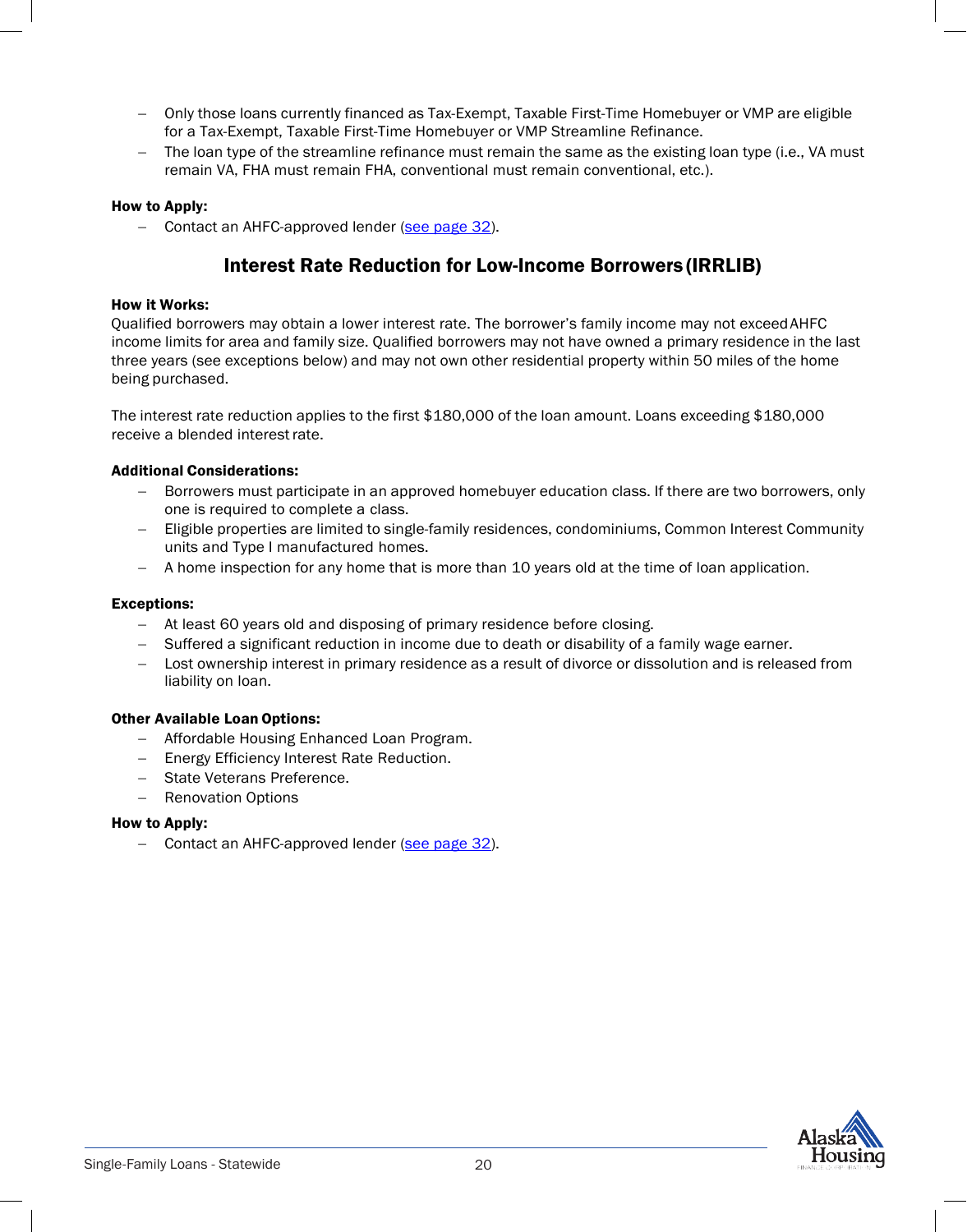# Interest Rate Reduction for Low-Income Borrowers (IRRLIB) Income Limits 2017/18

Effective 06/21/2017

| <b>Area</b>                  | <b>Interest</b><br>Rate<br><b>Reduction</b> | Income<br><b>Levels</b> | 1 Person |        | 2 Person     | 3 Person     | 4 or More    |
|------------------------------|---------------------------------------------|-------------------------|----------|--------|--------------|--------------|--------------|
| <b>Aleutians West Census</b> | 1/2%                                        | 80%                     | \$       | 52,500 | \$<br>60,000 | \$<br>67,500 | \$<br>75,000 |
| Area                         | 1%                                          | 60%                     | \$       | 40,200 | \$<br>46.000 | \$<br>54,120 | \$<br>62,500 |
|                              | $\frac{1}{2}\%$                             | 80%                     | \$       | 48,200 | \$<br>55,100 | \$<br>61,975 | \$<br>68,850 |
| Anchorage MSA                | 1%                                          | 60%                     | \$       | 38,700 | \$<br>45,690 | \$<br>54,120 | \$<br>62,500 |
|                              | $\frac{1}{2}\%$                             | 80%                     | \$       | 48,200 | \$<br>55,100 | \$<br>61,975 | \$<br>68,850 |
| <b>Bethel Census Area</b>    | 1%                                          | 60%                     | \$       | 38,700 | \$<br>45.690 | \$<br>54,120 | \$<br>62,500 |
|                              | 1/2%                                        | 80%                     | \$       | 48,200 | \$<br>55,100 | \$<br>61,975 | \$<br>68,850 |
| <b>Bristol Bay Borough</b>   | 1%                                          | 60%                     | \$       | 39,900 | \$<br>45,690 | \$<br>54,120 | \$<br>62,500 |
|                              | 1/2%                                        | 80%                     | \$       | 49,250 | \$<br>56,250 | \$<br>63,300 | \$<br>70,300 |
| Denali Borough               | 1%                                          | 60%                     | \$       | 44,500 | \$<br>50,800 | \$<br>57,200 | \$<br>63,500 |
|                              | $\frac{1}{2}\%$                             | 80%                     | \$       | 48,200 | \$<br>55,100 | \$<br>61,975 | \$<br>68,850 |
| Fairbanks MSA                | 1%                                          | 60%                     | \$       | 38,700 | \$<br>45,690 | \$<br>54,120 | \$<br>62,500 |
|                              | 1/2%                                        | 80%                     | \$       | 48,200 | \$<br>55,100 | \$<br>61,975 | \$<br>68,850 |
| Juneau City & Borough        | 1%                                          | 60%                     | \$       | 42,700 | \$<br>48,800 | \$<br>54,900 | \$<br>62,500 |
| Ketchikan Gateway            | $\frac{1}{2}\%$                             | 80%                     | \$       | 48,200 | \$<br>55,100 | \$<br>61,975 | \$<br>68,850 |
| Borough                      | 1%                                          | 60%                     | \$       | 38,700 | \$<br>45,690 | \$<br>54,120 | \$<br>62,500 |
|                              | $\frac{1}{2}\%$                             | 80%                     | \$       | 48,200 | \$<br>55,100 | \$<br>61,975 | \$<br>68,850 |
| Mat-Su Borough               | 1%                                          | 60%                     | \$       | 38,700 | \$<br>45,690 | \$<br>54,120 | \$<br>62,500 |
|                              | 1/2%                                        | 80%                     | \$       | 48,200 | \$<br>55,100 | \$<br>61,975 | \$<br>68,850 |
| Nome                         | 1%                                          | 60%                     | \$       | 38,700 | \$<br>45,690 | \$<br>54,120 | \$<br>62,500 |
|                              | 1/2%                                        | 80%                     | \$       | 48,200 | \$<br>55,100 | \$<br>61,975 | \$<br>68,850 |
| Petersburg Census Area       | 1%                                          | 60%                     | \$       | 38,700 | \$<br>45,690 | \$<br>54,120 | \$<br>62,500 |
|                              | 1/2%                                        | 80%                     | \$       | 48,200 | \$<br>55,100 | \$<br>61,975 | \$<br>68,850 |
| <b>Skagway Municipality</b>  | 1%                                          | 60%                     | \$       | 38,700 | \$<br>45,690 | \$<br>54,120 | \$<br>62,500 |
|                              | 1/2%                                        | 80%                     | \$       | 48,200 | \$<br>55,100 | \$<br>61,975 | \$<br>68,850 |
| Valdez-Cordova               | 1%                                          | 60%                     | \$       | 40,600 | \$<br>46,400 | \$<br>54,120 | \$<br>62,500 |
|                              | 1/2%                                        | 80%                     | \$       | 48,200 | \$<br>55,100 | \$<br>61,975 | \$<br>68,850 |
| Yakutat City & Borough       | 1%                                          | 60%                     | \$       | 38,700 | \$<br>45,690 | \$<br>54,120 | \$<br>62,500 |
|                              | $\frac{1}{2}\%$                             | 80%                     | \$       | 48,200 | \$<br>55,100 | \$<br>61,975 | \$<br>68,850 |
| All Other Areas              | 1%                                          | 60%                     | \$       | 38,700 | \$<br>45,690 | \$<br>54,120 | \$<br>62,500 |

Note: The reduction applies to the first \$180,000 of the loan amount.

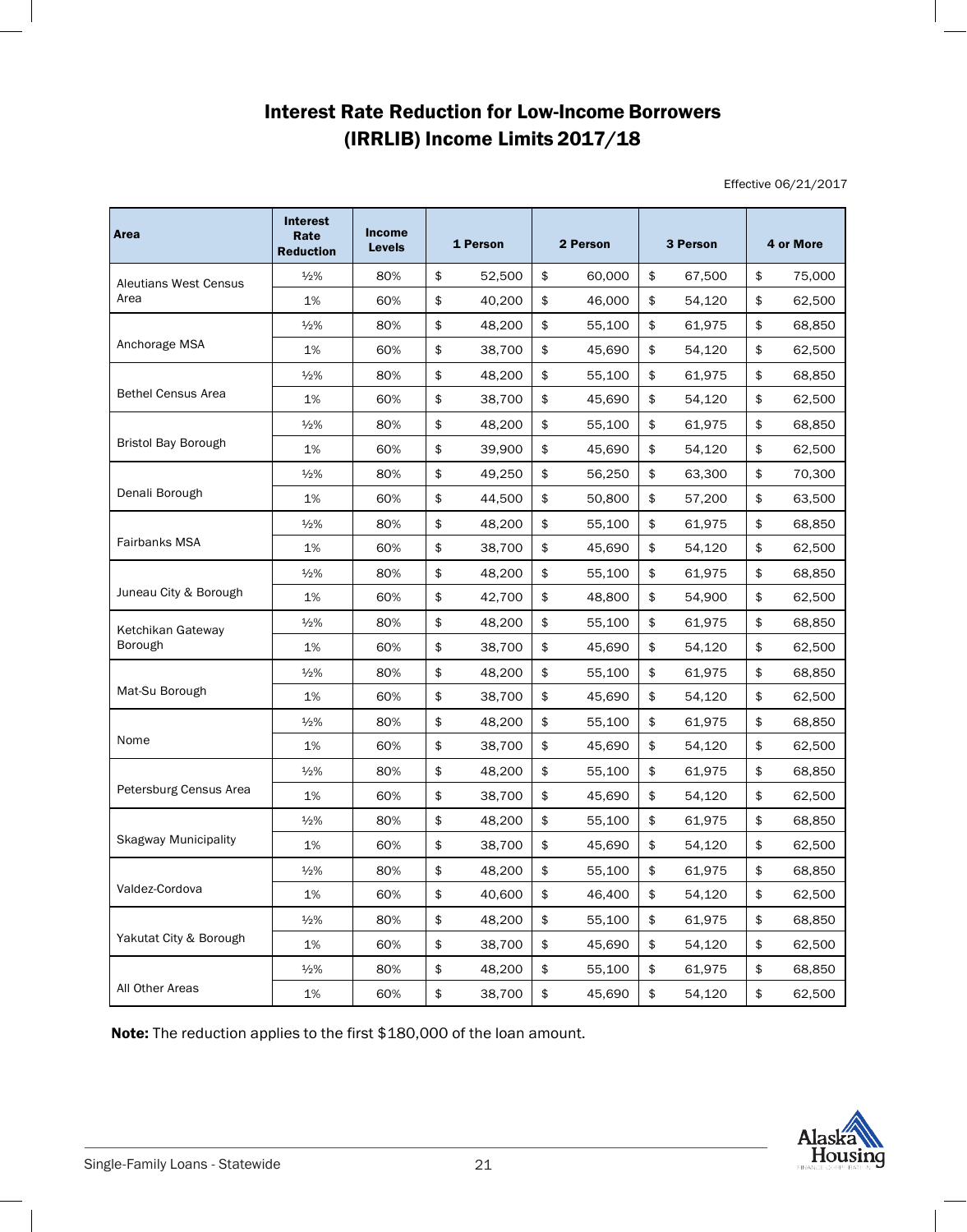# Energy Efficiency Interest Rate Reduction(EEIRR)

#### <span id="page-24-0"></span>How it Works:

AHFC offers interest rate reductions when financing new or existing energy-efficient homes or when borrowers make energy improvements to an existing home. Any property that can be energy rated and that is otherwise eligible for AHFC financing may qualify for thisoption.

Interest rate reductions apply to the first \$200,000 of the loan amount. Loan amounts exceeding \$200,000 receive a blended interest rate. The percentage rate reduction depends on whether or not the property has access to natural gas.

#### New Construction:

One of the following may apply on newly-constructed properties that exceed the minimum Alaska Building Energy Efficiency Standard of 5 Star. All homes constructed on or after July 1, 2013, must meet BEES 2012.

| - Access to Natural Gas:    | 5 Star Plus Rating - .250% | $6$ Star Rating $-0.375%$ |  |
|-----------------------------|----------------------------|---------------------------|--|
| – No Access to Natural Gas: | 5 Star Plus Rating - .375% | $6$ Star Rating $-.500\%$ |  |

#### Existing Energy-Efficient Properties

Existing properties (completed for more than one year or previously occupied) may be eligible for one of the following rate reductions.

| - Access to Natural Gas:    | 5 Star Plus Rating - .125% | 6 Star Rating - .250% |  |
|-----------------------------|----------------------------|-----------------------|--|
| – No Access to Natural Gas: | 250%. - 5 Star Plus Rating | .375% - 6 Star Rating |  |

#### Existing Properties with Proposed Energy Improvements

The Lender must notify AHFC at the time of application that the borrower intends to participate in this program. Within 365 days of loan closing the borrower must: 1) obtain the initial energy rating, 2) complete the improvements, 3) obtain the final energy rating, and 4) submit documentation to the loan servicer. AHFC modifies the interest rate based on the number of points and steps of improvement.

| - Access to Natural Gas:    | 1 Step - 125%   |  | 2 Steps 250%   |  |
|-----------------------------|-----------------|--|----------------|--|
|                             | 3 Steps - .500% |  | 4 Steps 625%   |  |
| - No Access to Natural Gas: | 1 Step - 250%   |  | 375% - 2 Steps |  |
|                             | 3 Steps - .625% |  | 4 Steps - 750% |  |

#### Additional Considerations:

- Some federally insured/guaranteed loans allow an increased loan amount to cover the cost of energy improvements.
- − Most add-on options may be combined with Energy Efficiency Interest Rate Reduction.

#### Form:

AHFC Form UND-10 (Notification of Potential Energy Efficiency Interest Rate Reduction) must be completed and signed prior to the lender's submission toAHFC.

#### Reference:

- − Energy Raters.
- − Energy Rating Points and Values Energy Ratings.

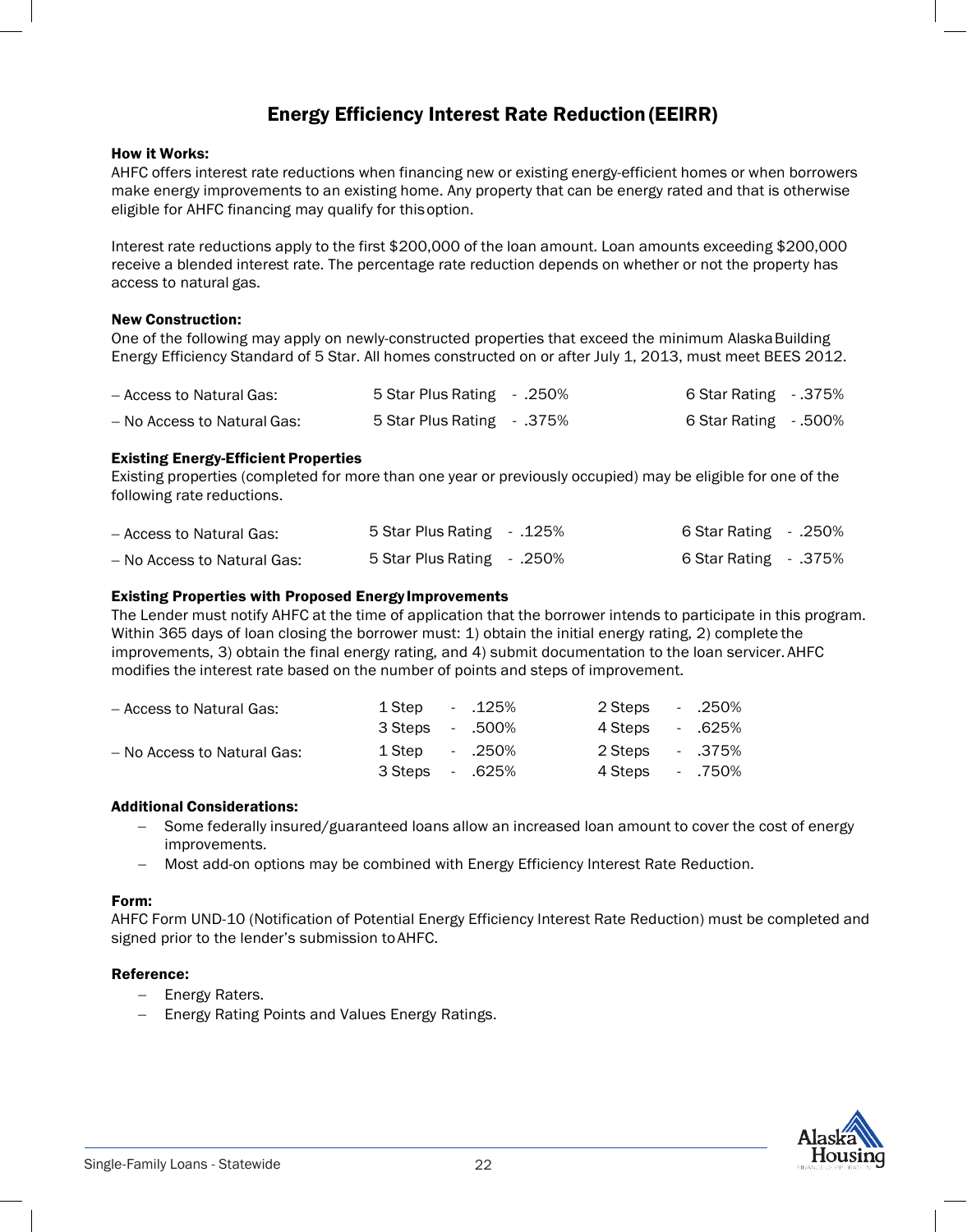## Energy Ratings - Points and Values:

If you purchase an energy-efficient home or plan to make energy improvements to the home you are purchasing, an AkWarm™ Certified Home Energy Rater has almost certainly performed a Home Energy Rating. This chart can help you understand your home's energy rating (measured by points and number of stars).

| <b>Energy Rating</b>  |               |  |  |  |  |
|-----------------------|---------------|--|--|--|--|
| <b>Points</b>         | <b>Rating</b> |  |  |  |  |
| 0-39.9                | 1 Star        |  |  |  |  |
| 40-49.9               | 1 Star +      |  |  |  |  |
| $\overline{50}$ -59.9 | 2 Star        |  |  |  |  |
| 60-67.9               | 2 Star +      |  |  |  |  |
| 68-72.9               | 3 Star        |  |  |  |  |
| 73-77.9               | 3 Star +      |  |  |  |  |
| 78-82.9               | 4 Star        |  |  |  |  |
| $83 - 88.9$           | $4$ Star +    |  |  |  |  |
| $89-91.9$             | 5 Star        |  |  |  |  |
| $\frac{1}{92-94.9}$   | 5 Star +      |  |  |  |  |
| 95-100+               | 6 Star        |  |  |  |  |

## Keep in mind AHFC's Energy Efficiency Interest Rate Reduction option!

- − Newly-constructed properties financed by AHFC must meet a minimum energy standard of 5 Star.
- − Newly-constructed or existing homes that meet 5 Star Plus or 6 Star standards may qualify for an interest rate reduction.
- − AHFC offers an interest rate reduction on existing homes when energy efficiency is improved by a minimum of five points and one step. Here is how it works:
	- 1. An AkWarmTM Certified Energy Rater measures the energy efficiency of the home before any improvements are made. The rater then issues an initial energy rating certificate.
	- 2. When improvements are complete, the energy rater performs a second rating. A comparison of "before" and "after" energy ratings determines the amount of the interest rate reduction.
	- 3. The borrower has up to 365 days after closing to complete improvements and submit the ratings (before and after) to the loan servicer for interest rate modification.

AHFC is a proud partner of ENERGY STAR ®.

#### How to Apply:

− Contact an AHFC-approved lender (see page 32).

# Affordable Housing Enhanced Loan Program(AHELP)

#### <span id="page-25-0"></span>How it Works:

With the Affordable Housing Enhanced Loan Program Option, qualified borrowers receive downpayment assistance or secondary financing. The assistance may be a grant, deferred payment(s), forgivable loan, or a combination and may come from a governmental agency, non-profit or regional housing authority. Borrowers must meet the provider's requirements.

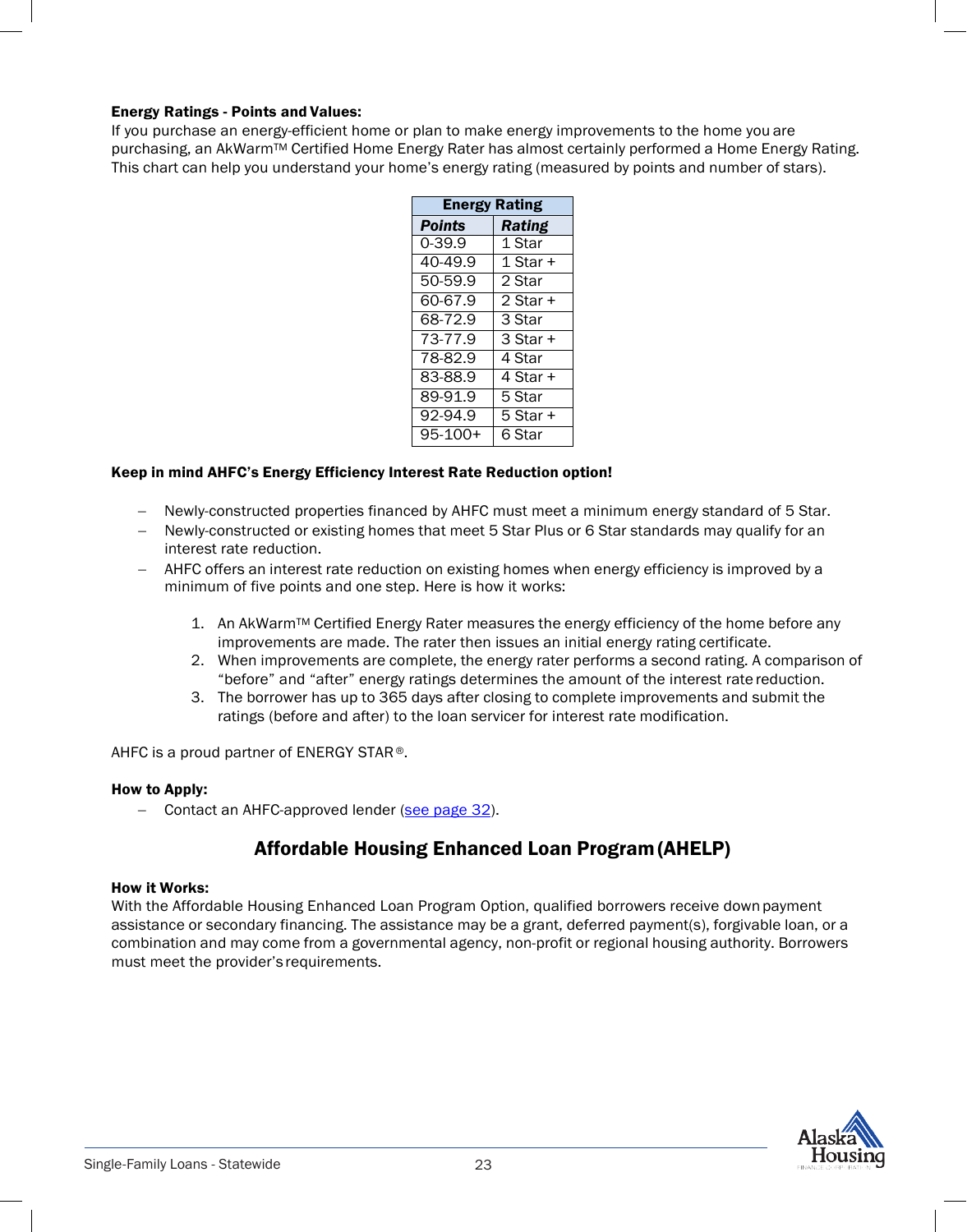## Additional Considerations:

- − Borrowers may not own other residential real property in the same general area.
- − Eligible properties are limited to single-family homes, condominiums, Common Interest Community units and Type I manufactured homes.
- − A home inspection for any home that is more than 10 years old at the time of loan application
- − Borrowers must participate in an approved homebuyer education class. If there are two borrowers, only one is required to complete a class.

## Other Loan Options:

- − Energy Efficiency Interest Rate Reduction.
- − Interest Rate Reduction for Low-Income Borrowers.

# State Veterans Interest Rate Preference (State Vet)

#### <span id="page-26-0"></span>How it Works:

Qualified veterans may combine the State Veterans Interest Rate Preference Option with most Single-Family Loan Programs (some exceptions apply). A one percent interest rate reduction applies to the first \$50,000 of the loan amount. Loans exceeding \$50,000 receive a blended interest rate.

A qualified State Vet is an honorably discharged member of the Armed Forces of the United States who served at least 90 days active duty after April 6, 1917. Active duty service in the Armed Forces, Armed Forces Reserve, Alaska Army, Alaska Air National Guard or Public Health Service may meet the requirements. A qualified State Vet may be an honorably discharged member of the Alaska Army or Alaska Air National Guard or a reservist who has served at least five years.

A combination of service in the Guard and Reserves may also qualify. The widow or widower of a qualified veteran may also be eligible.

#### Additional Considerations:

- − Members of the military currently serving on active duty are not eligible.
- − Veterans must supply the lender a copy of their DD-214 and VA Certificate of Eligibility or other evidence that their discharge from active duty service was made under honorable conditions.
- − If there is more than one borrower and the applicants are unmarried, both must be qualified veterans.
- − The borrower's family income may not exceed State Vet income limits. For assistance in calculating your income, see Gross Monthly Income Worksheet on page 10.

#### Other Loan Options:

- − Affordable Housing Enhanced Loan Program.
- − Energy Efficiency Interest Rate Reduction.
- − Interest Rate Reduction for Low-Income Borrowers.

#### How to Apply:

− Contact an AHFC-approved lender (see page 32).

For a listing of agencies that may provide additional information about programs and benefits, please see page 13.

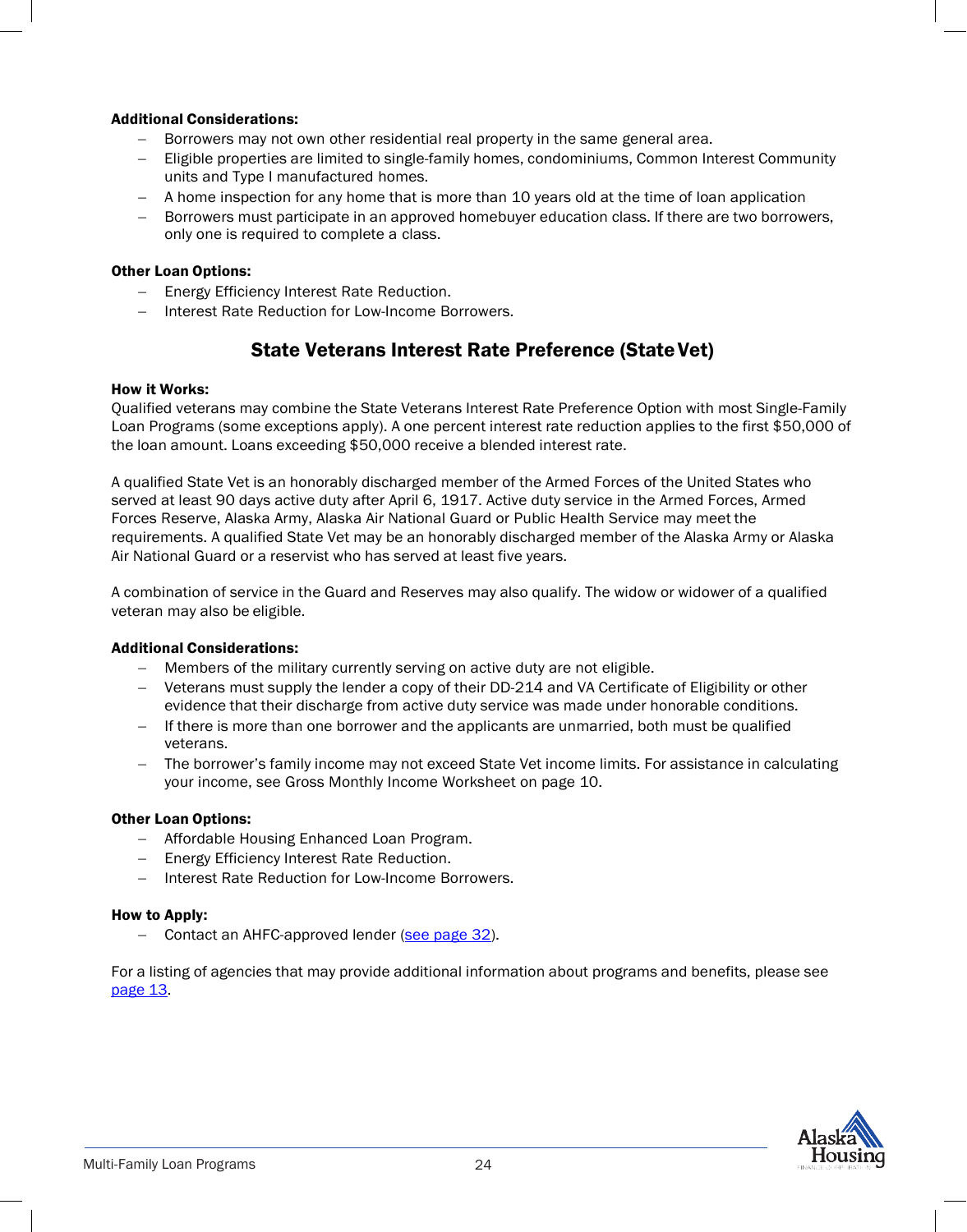# State Veterans Preference Income Limits 2017/18

|                             | Effective 06/21/2017    |          |    |          |    |          |    |                  |  |
|-----------------------------|-------------------------|----------|----|----------|----|----------|----|------------------|--|
| <b>Area</b>                 |                         | 1 Person |    | 2 Person |    | 3 Person |    | <b>4 or More</b> |  |
| Aleutians West Census Area  | \$                      | 52,500   | \$ | 60,000   | \$ | 67,500   | \$ | 75,000           |  |
| Anchorage MSA               | \$                      | 47,600   | \$ | 54,400   | \$ | 61,200   | \$ | 68,000           |  |
| <b>Bethel Census Area</b>   | \$                      | 47,350   | \$ | 54,100   | \$ | 60,850   | \$ | 67,600           |  |
| <b>Bristol Bay Borough</b>  | \$                      | 47,600   | \$ | 54,400   | \$ | 61,200   | \$ | 68,000           |  |
| Denali Borough              | \$                      | 49,250   | \$ | 56,250   | \$ | 63,300   | \$ | 70,300           |  |
| Fairbanks                   | \$                      | 47,500   | \$ | 54,300   | \$ | 61,100   | \$ | 67,850           |  |
| Juneau City & Borough       | \$                      | 47,850   | \$ | 54,650   | \$ | 61,500   | \$ | 68,300           |  |
| Kenai Peninsula Borough     | \$                      | 44,700   | \$ | 51,100   | \$ | 57,500   | \$ | 63,850           |  |
| Ketchikan Gateway Borough   | \$                      | 47,600   | \$ | 54,400   | \$ | 61,200   | \$ | 68,000           |  |
| Kodiak Island Borough       | \$                      | 46,100   | \$ | 52,700   | \$ | 59,300   | \$ | 65,850           |  |
| Mat-Su Borough              | \$                      | 47,600   | \$ | 54,400   | \$ | 61,200   | \$ | 68,000           |  |
| Nome Census Area            | \$                      | 48,050   | \$ | 54,900   | \$ | 61,750   | \$ | 68,600           |  |
| North Slope Borough         | \$                      | 47,600   | \$ | 54,400   | \$ | 61,200   | \$ | 68,000           |  |
| Petersburg Census Area      | \$                      | 47,600   | \$ | 54,400   | \$ | 61,200   | \$ | 68,000           |  |
| Sitka City & Borough        | \$                      | 46,100   | \$ | 52,700   | \$ | 59,300   | \$ | 65,850           |  |
| <b>Skagway Municipality</b> | \$                      | 47,600   | \$ | 54,400   | \$ | 61,200   | \$ | 68,000           |  |
| Valdez-Cordova Census Area  | $\overline{\mathbf{e}}$ | 47,600   | \$ | 54,400   | \$ | 61,200   | \$ | 68,000           |  |
| Yakutat City & Borough      | \$                      | 44,200   | \$ | 50,500   | \$ | 56,800   | \$ | 63,100           |  |
| All Other Areas             | \$                      | 43,900   | \$ | 50,200   | \$ | 56,450   | \$ | 62,700           |  |

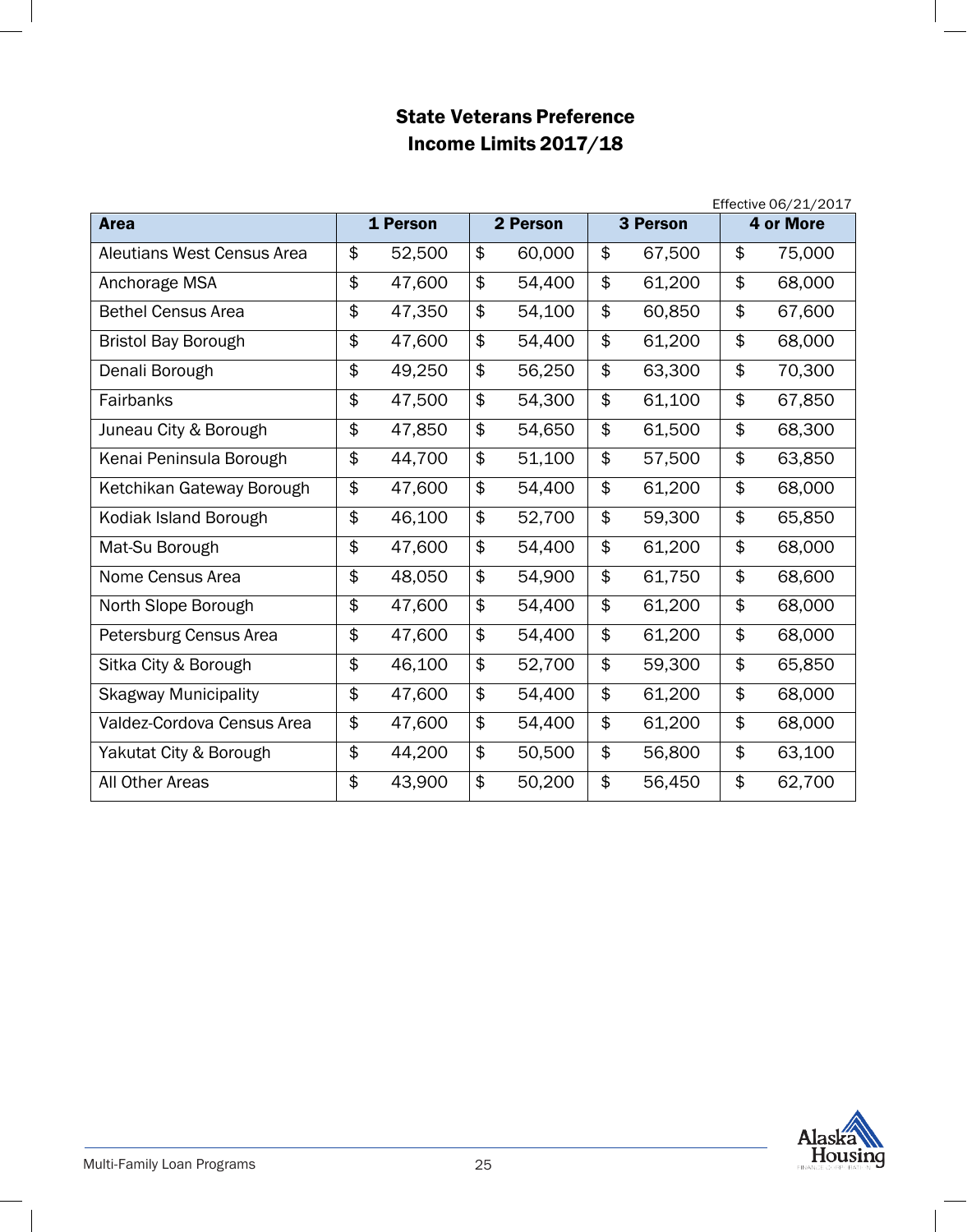# Multi-Family Loan Programs

Loans for multi-family properties of five or more units and special-needs housing.

- − Assistance Provider Interest Rate Reduction Program.
- − Senior Housing Loan Program.
- − Multi-Family Special Needs and Congregate Housing Loan Program.
- − Multi-Family Loan Purchase Program.
- − Multi-Family Federally Insured Loan Program.

## Assistance Provider LoanProgram

#### What the Program Does:

Provides term financing for the acquisition of small state licensed assisted living homes.

#### How it Works:

The program was developed to increase the availability of housing that is occupied by a live-in care provider who provides assistance in activities of daily living for individuals with either a physical or mental disability ("the Resident"). The home can provide services for seniors, mental health individuals, or for foster children with special needs. The home must provide care for two to five residents. The property should be modest in nature, appropriately sized for the number of residents and location, and provide the necessary accessibility, equipment and therapy features.

#### Additional Considerations:

- Borrowers may be individuals, partnerships, joint ventures, for-profit corporations, limited liability companies, limited liability partnerships, non-profit corporations, or regional housing authorities.
- − Properties may be single-family residences, duplexes, triplexes or fourplexes.
- − Housing must be licensed by the appropriate state licensing division based on its intended use.
- − Acquisition with rehabilitation, new construction take out, or refinance with rehabilitation that

improves the quality of the home for the residents may also be considered.

- − A sprinkler system may be required for all new homes. Determination is made by the state fire marshal or the local governing entity. A completion escrow funded at 1.5 times the bid amount will be collected at closing, if required.
- − A three month payment reserve is required to allow time for the home to obtain a license.
- − Renovation Options may be used.

#### How to Apply:

Melanie Smith, Multi-Family Underwriter II msmith@ahfc.us Phone: 907-338-6100 or 800-478-2432 (outside Anchorage but withinAlaska) Fax: [907-330-847](mailto:msmith@ahfc.us)5 Alaska Housing Finance Corporation 4300 Boniface Parkway Anchorage, AK 99504 P.O. Box 101020, Anchorage, AK 99510-1020

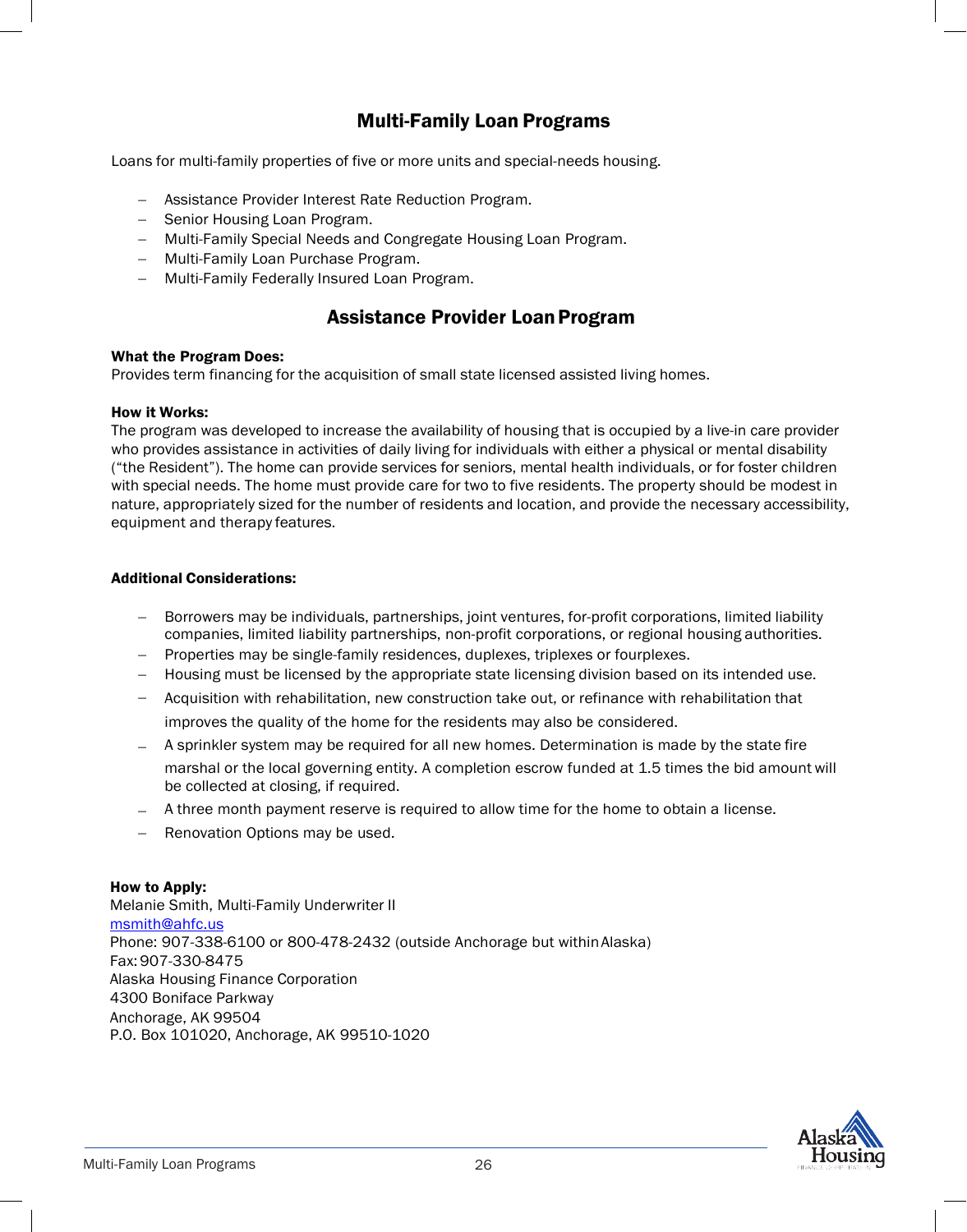# Senior Housing Loan Program

## What the Program Does:

Provides term financing for the acquisition, development or refinancing of residential housing occupied by individuals meeting the federal definition ofelderly.

## How it Works:

Individuals, non-profit or for-profit corporations, partnerships, joint ventures, limited liability companies, regional housing authorities and state or municipal agencies may apply for financing to construct or purchase and renovate rental housing projects containing five or more living units and occupied by tenants meeting the federal definition of elderly.

## Additional Considerations:

- − Taxes, insurance and replacement reserves are collected monthly.
- − Maximum loan-to-value of 80%.
- − Unit Set-Asides: 80% of the residents must be age 55 or older; or 100% at age 62 or older.
- − Housing must meet the needs of seniors.

## How to Apply:

Jim McCall, Officer, Senior Housing [jmccall@ahfc.us](mailto:jmccall@ahfc.us) Phone: 907-338-6100 or 800-478-2432 (outside Anchorage but withinAlaska) Fax: 907-330-8475 Alaska Housing Finance Corporation 4300 Boniface Parkway Anchorage, AK 99504 P.O. Box 101020, Anchorage, AK 99510-1020

# **Multi-Family Special Needs and Congregate Program**

#### What the Program Does:

Provides term financing for the acquisition, development or refinancing of special needs rental housing.

#### How it Works:

Individuals, non-profit or for-profit corporations, partnerships, joint ventures, limited liability companies, limited liability partnerships, regional housing authorities and state or municipal agencies may apply for financing to construct or purchase and renovate housing projects characterized as multi-familyhousing, senior housing, housing utilized by physically and developmentally disabled individuals, emergency shelter, transitional housing or congregate housing. Generally, projects involve the use of tax-exempt financing, tax credits or other sources of funding.

## Additional Considerations:

- Taxes, insurance and replacement reserves are collected monthly.
- − Minimum Unit Set-Asides: 20% of the units for tenants at 50% of median income or less; or, 40%of the units for tenants at 60% of median income or less.
- − A prepayment penalty of five percent (5%) for the first five years declining by one percent (1%) per year.
- − Renovation Options may be included.

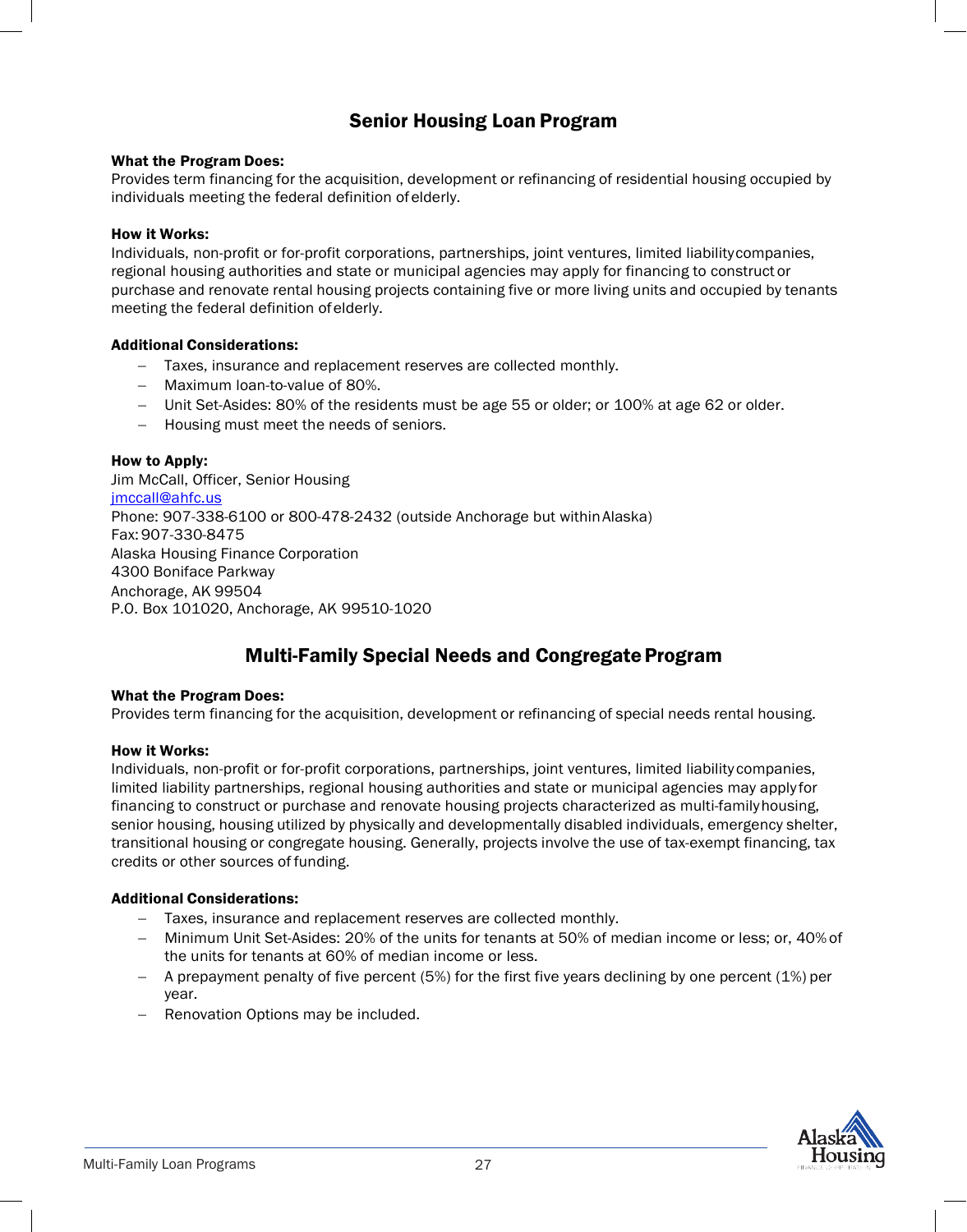How to Apply: Melanie Smith, Multi-Family UnderwriterII [msmith@ahfc.us](mailto:msmith@ahfc.us) Phone: 907-338-6100 or 800-478-2432 (outside Anchorage but withinAlaska) Fax: 907-330-8475 Alaska Housing Finance Corporation 4300 Boniface Parkway Anchorage, AK 99504 P.O. Box 101020, Anchorage, AK 99510-1020

# Multi-Family Loan Purchase Program

## What the Program Does:

Lender originated loans to provide term loan financing for market rate, multi-family rental property.

#### How it Works:

Borrowers may be individuals, partnerships, joint ventures, limited liability companies, limited liability partnerships, regional housing authorities, for-profit or non-profit corporations and may apply for financing through an approved lender. Properties must be multi-family housing of at least five independent living units principally designed for residential use. The loan proceeds may be used to purchase, refinance, rehabilitate in conjunction with the acquisition or refinance of the property, or refinance to extract equity in orderto purchase another multi-family property that is financed by AHFC.

## Additional Considerations:

Under the Whole Loan Program, AHFC will purchase up to 100% of the financed amount from yourlender. If equity extraction is requested, other than for the purchase of another AHFC-financed project, the lender must participate for the amount requested. There is no maximum loan amount for the program. The maximum principal amount of the loanmay not exceed the lesser of 80% of the appraised value of the property or one of the following:

- − Acquisition: 80% of the acquisition price or appraised value, whichever is less, plus allowable costs up to 80% of the appraised value.
- − Acquisition with Rehabilitation: The total of 80% of the acquisition cost, 100% of the allowable costs to rehabilitate and 100% of other AHFC-approved transactions costs up to 80% of the appraised value.
- − Refinancing: Outstanding debt up to 80% of the appraised value.
- − Refinance with Rehabilitations: 100% of the allowable rehabilitation costs, the amount of the debt being refinanced and other refinancing costs approved by AHFC up to 80% of the appraised value.
- − New Construction: 100% of the allowable costs to construct up to 80% of the appraised value.
- Refinance with Equity Extraction: Please contact an approved lender for details. −
- Minimum debt service coverage ratio is 1.25 using a vacancy rate of no less than 5%. −
- − Taxes, insurance and replacement reserves are collected monthly.
- − A prepayment penalty of five percent (5%) for the first five years declining by one percent (1%) per year.
- − Maximum loan term is 30 years, or the property's remaining economic life, whichever is less.
- − Lower interest rates available for balloon feature option see your lender for details.
- − Renovation Options may be included.

How to Apply: Contact an AHFC-approved Multi-Family lender (see page 33).

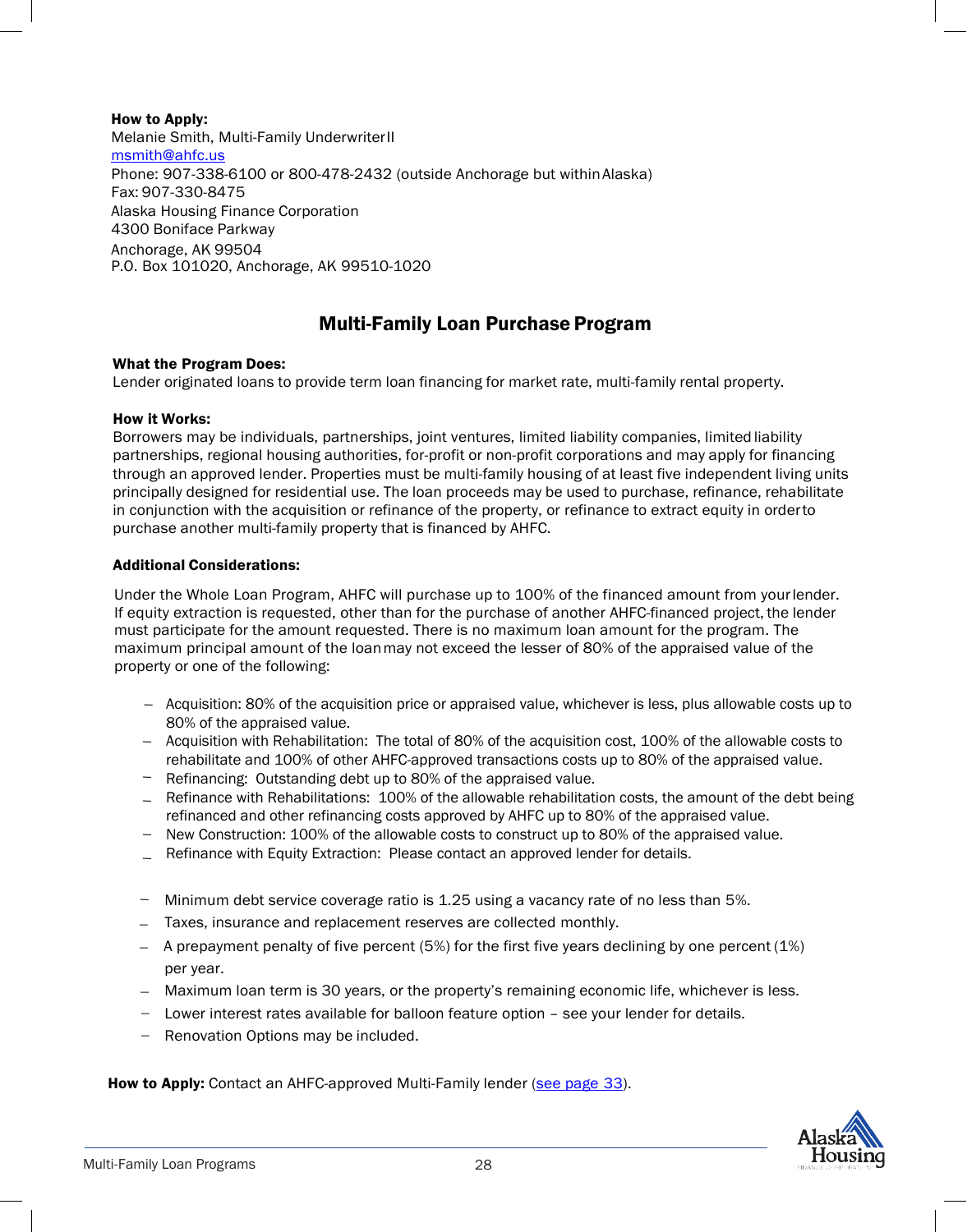# Multi-Family Federally Insured Loan Program

#### How it Works:

Individuals, non-profits and for-profits working with approved lenders may obtain financing topurchase, renovate or refinance multi-family housing of at least five units for loans with 90% or more of the principal balance insured by the federal government. This program is primarily used to finance existing properties with individuals or for-profits as borrowers, subject to the terms and conditions of the federal guaranty.

#### Additional Considerations:

- − Minimum debt service coverage ratio is what is acceptable by guarantor.
- − Maximum loan term is 35 years.
- − Taxes, insurance and replacement reserves are collected monthly.
- − There are no unit set-aside requirements.

#### How to Apply:

− Contact an AHFC-approved Multi-Family lender (see page 33).

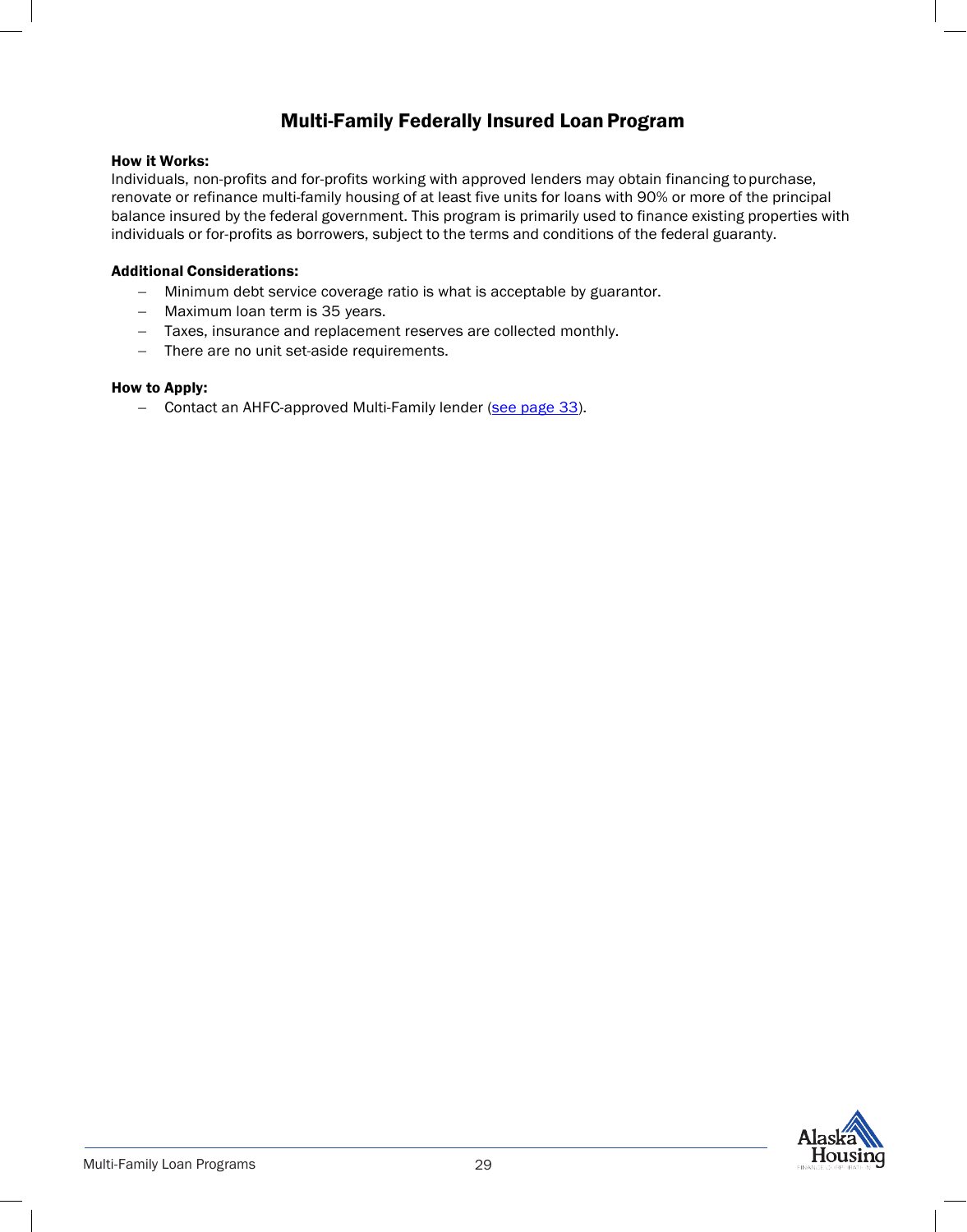# Other Loan Programs

These consist of loans for homeowners associations, a Loan to Sponsors Program for non-profits seeking to increase homeownership, and Energy Efficiency Improvement Loans for Public Buildings.

# Loans to Sponsors

#### What the Program Does:

Funds a Sponsor's Affordable Housing Loan Program for owner-occupied housing.

## How it Works:

Sponsors apply directly to AHFC for funds to use with their affordable housing programs and in turn make loans to low- to moderate-income borrowers. The sponsor's funds may be used to purchase a home or make home improvements, or for down payment or closing cost assistance. The maximum loan to any one sponsor is \$1,500,000 per fiscal year, and funds must be drawn within one year of the loan closing.

## Additional Considerations:

- Sponsors must be non-profit, regional housing authorities or government entities with proven capacity to originate and service mortgage loans.
- − Borrower properties may include owner-occupied single-family residences, duplexes, triplexes or four-plexes.
- − The sponsor may loan funds to borrowers with income at or below 120% of the median income.
- − Interest rates range from 2.5% to 3.5% depending on the amount borrowed.
- Flexible loan guidelines meet the various needs of the sponsor's loan programs.

## Potential borrowers may contact:

Melanie Smith, Multi-Family UnderwriterII [msmith@ahfc.us](mailto:msmith@ahfc.us) Phone: 907-338-6100 or 800-478-2432 (outside Anchorage but withinAlaska) Fax: 907-330-8475 Alaska Housing Finance Corporation 4300 Boniface Parkway Anchorage, AK 99504 P.O. Box 101020, Anchorage, AK 99510-1020

# Association Loan Program

#### What the Program Does:

Provides term financing to active homeowners' associations for capital improvements to common areas.

## How it Works:

The Homeowners' Association or its representative submits an application packet directly to AHFC to obtain financing approval for common area improvements. Some examples of common area repairs are a new roof, siding replacement, window replacement, boiler/furnace upgrades, or driveway improvements. AHFC offers up to a 15-year term with a fixed interest rate. Repayment is typically made through an increase in HOA dues, and the loan does not encumber the individual owner's unit. Seventy-five percent of the unit owners must approve the borrowing by their association.

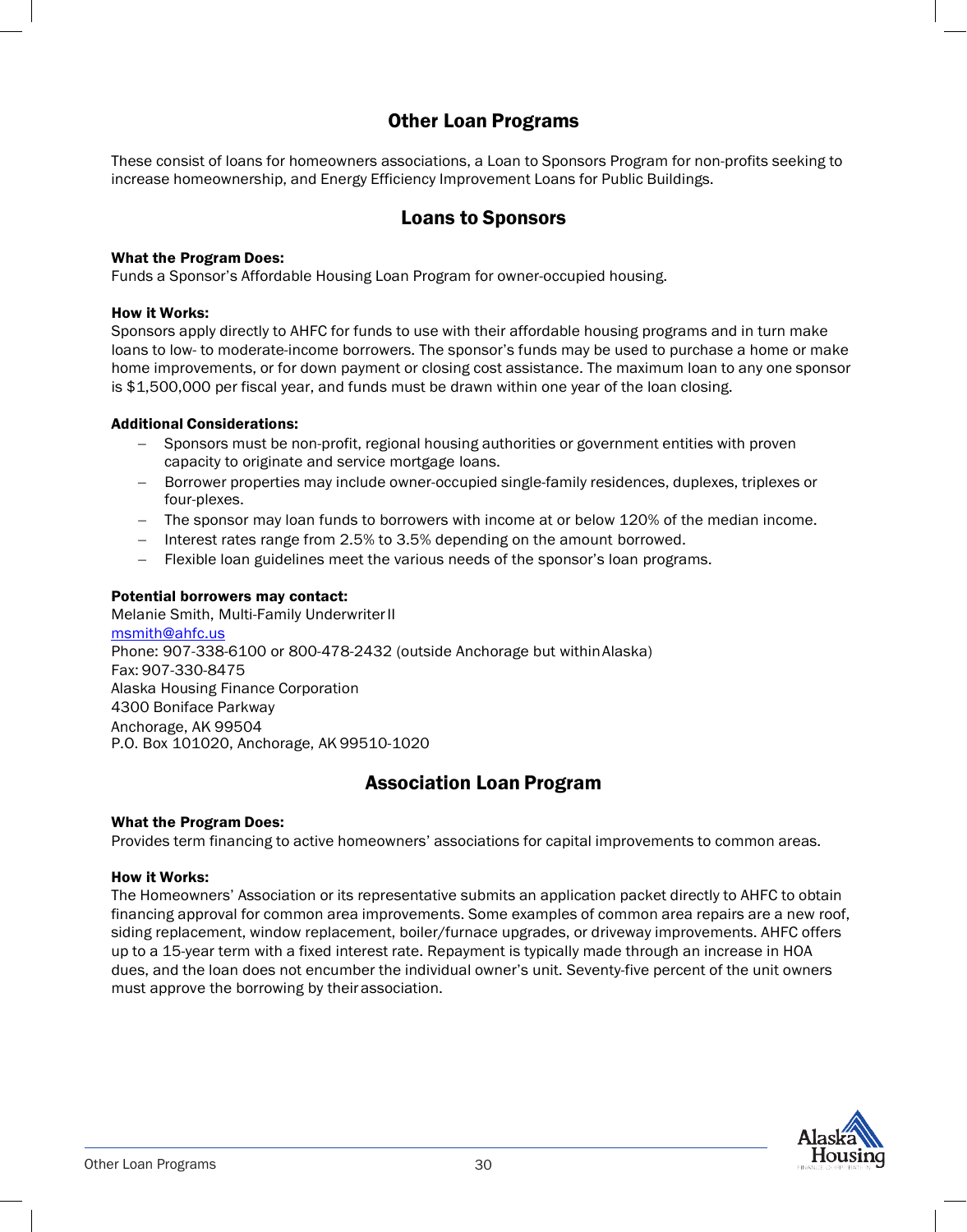How to Apply: Melanie Smith, Multi-Family UnderwriterII [msmith@ahfc.us](mailto:msmith@ahfc.us) Phone: 907-338-6100 or 800-478-2432 (outside Anchorage but withinAlaska) Fax: 907-330-8475 Alaska Housing Finance Corporation 4300 Boniface Parkway Anchorage, AK 99504 P.O. Box 101020, Anchorage, AK99510-1020

# Alaska Energy Efficiency Revolving Loan Program(AEERLP)

The Alaska Energy Efficiency Revolving Loan Program provides financing for permanent energy-efficient improvements to buildings owned by School Districts, regional educational attendance areas, the University of Alaska, the state or municipalities in the state. Savings generated from energy efficiency improvements are used to repay the loan. An energy audit is used to define the energy efficiency savings. Collateral is provided by the revenue stream created by the energy savings.

How to Apply: Eric A. Havelock, Lending Officer II, Mortgage Operations [ehaveloc@ahfc.us](mailto:ehaveloc@ahfc.us) Phone: 907-338-6100 or 800-478-2432 (outside Anchorage but withinAlaska) Fax: 907-330-8475 Alaska Housing Finance Corporation 4300 Boniface Parkway Anchorage, AK 99504 P.O. Box 101020, Anchorage, AK99510-1020

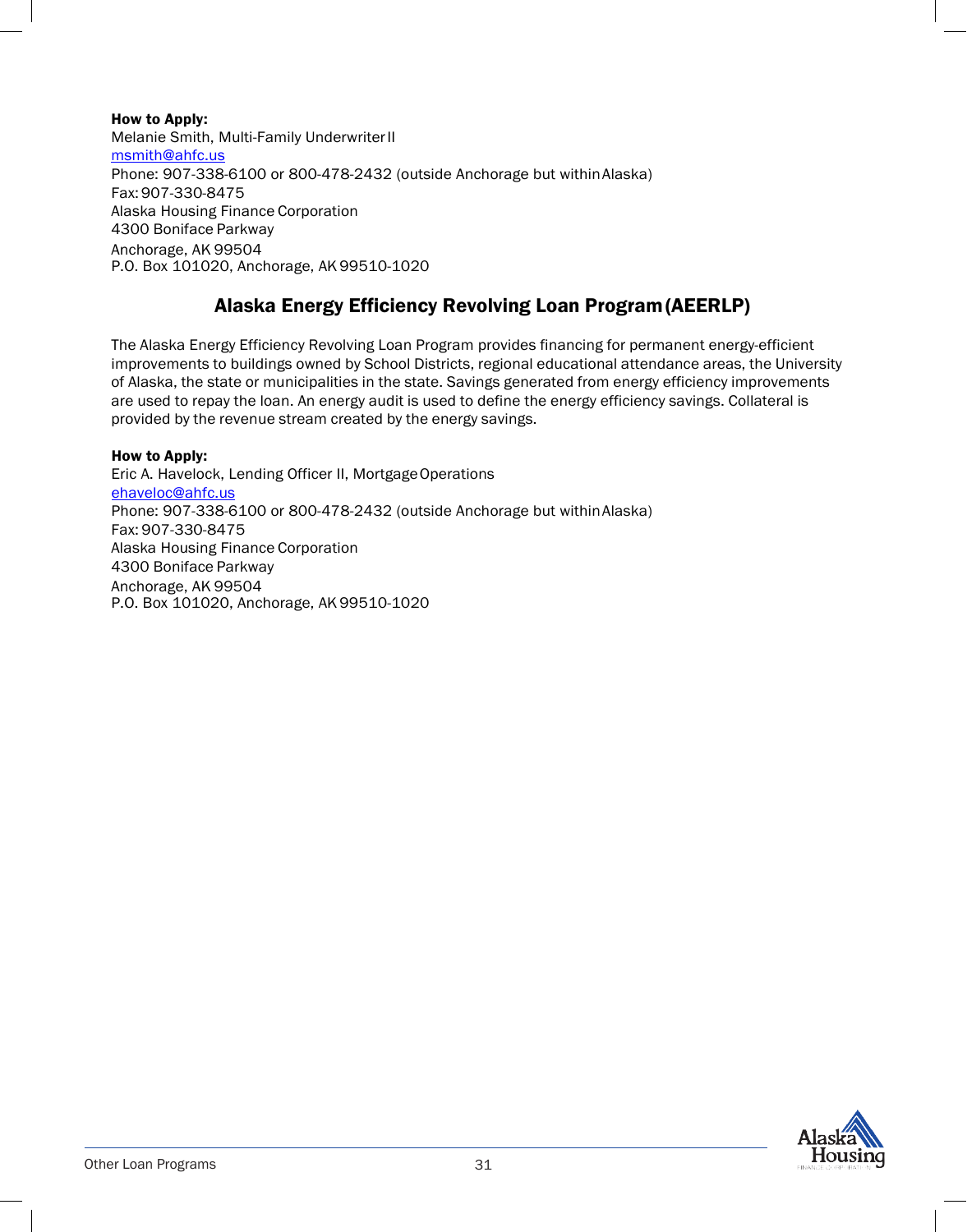# AHFC - Approved Lenders

To learn more or to qualify, contact an AHFC-approved lender. Other lenders may originate AHFCloans in partnership with an approved lender. A complete list of online resources is available on page 34.

## Single-Family Lenders (1 to 4 Units)

#### Academy Mortgage (2 locations)

4141 B Street Ste., 310 Anchorage, Alaska 99503 Phone: 907-929-5626 [www.academymortgage.com/bra](http://www.academymortgage.com/branch/anchorage)nch/anchorage

1400 Benson Boulevard, #350 Anchorage, AK 99503 Phone: 907-227-1177 [www.academymortgage.com](http://www.academymortgage.com/branch/alaska)/branch/alaska

#### Alaska USA Mortgage Company

500 W. 36th Avenue Anchorage, AK 99503 Phone: 907-563-3033 [www.alaskausamortg](http://www.alaskausamortgage.com/)age.com

#### Cornerstone Home Lending, Inc.

3150 C Street, Suite 260 Anchorage, AK 99503 Phone: 907-205-4234 [www](http://www.houseloan.com/).houseloan.com

#### Denali Home Loans

471 W. 36th Avenue, Ste. 110 Anchorage, AK 99503 Phone: 907-257-1601 www.denalifcuhomeloans.com

#### Denali State Bank

119 N Cushman St., Ste. 100 Fairbanks, AK 99701 Phone: 907-458-4202 www.denalistatebank.com

#### [First Ban](http://www.denalistatebank.com/)k

2030 Sea Level Dr., Ste. 200 Ketchikan, AK 99901 Phone: 907-228-4242 www.firstbankak.com

#### [First](http://www.firstbankak.com/) National Bank

101 W. 36th Avenue, Ste. 216 Anchorage, AK 99503 Phone: 907-777-5600 www.fnbalaska.com

#### [Gui](http://www.fnbalaska.com/)ld Mortgage

11823 Old Glenn Hwy., Ste. 101 Eagle River, AK 99577 Phone: 907-891-8650 www.guildmortgage.com/branches/anchorage

#### [Home Funding Corporatio](http://www.guildmortgage.com/branches/anchorage)n

Fire Lake Plaza 12812 Old Glenn Highway, Suite A-10 Eagle River, Alaska 99577 Phone: 907-312-7717 www.hf-Corp.com

#### Homestate Mortgage Company

3801 Centerpoint Drive, Ste. 100 Anchorage, AK 99503 Phone: 907-762.5890 [www.homestatemtg.](http://www.homestatemtg.com/)com

#### Kodiak Island Housing Authority

3137 Mill Bay Rd. Kodiak, AK 99615 Phone: 907-486-8111 wislandhousing

#### Matanuska Valley Federal Credit Union

501 N. Main St., Ste. 120 Wasilla, AK 99654 Phone: 907-745-9165 [www.mvfcu.](http://www.mvfcu.coop/)coop

#### Mt. McKinley Bank

500 Fourth Ave. Fairbanks, AK 99707 Phone: 907-452-1751 [www.mtmckinleybank](http://www.mtmckinleybank.com/).com

#### NeighborWorks Alaska

2515 A Street Anchorage, AK 99503 Phone: 907-677-8490 [www.nwanchorage.org/home-owner](http://www.nwanchorage.org/home-ownership)ship

#### New American Funding - Anchorage 3000 A Street, Ste. 410 Anchorage, AK 99503 Phone: 907-205-5953 www.newamericanfunding.com

#### Northrim Bank

PO Box 241489 Anchorage, AK 99524 Phone: 907-261-3337 [https://residentialmtg.com/](http://www.akprimeres.com/Default.aspx)

#### Primary Residential Mortgage, Inc.

4240 Old Seward Highway, Suite 12 Anchorage, AK 99503 Phone: 907-331-4000 http://www.akprimeres.com/Default.aspx

#### Prime Lending

3800 Centerpoint Drive, Suite 920 Anchorage, Alaska 99503 Phone: 907-227-0474 [https://lo.primelend](http://www.residentialmtg.com/)ing.com/anchorage

#### Residential Mortgage, LLC

100 Calais Dr., Ste. 100 Anchorage, AK 99503 Phone: 907-222.8800 [www.residentia](http://www.spiritofak.com/)lmtg.com

#### Spirit of Alaska Federal Credit Union

1417 Gillam Way Fairbanks, AK 99701 Phone: 907-459-5970 www.spiritofak.com

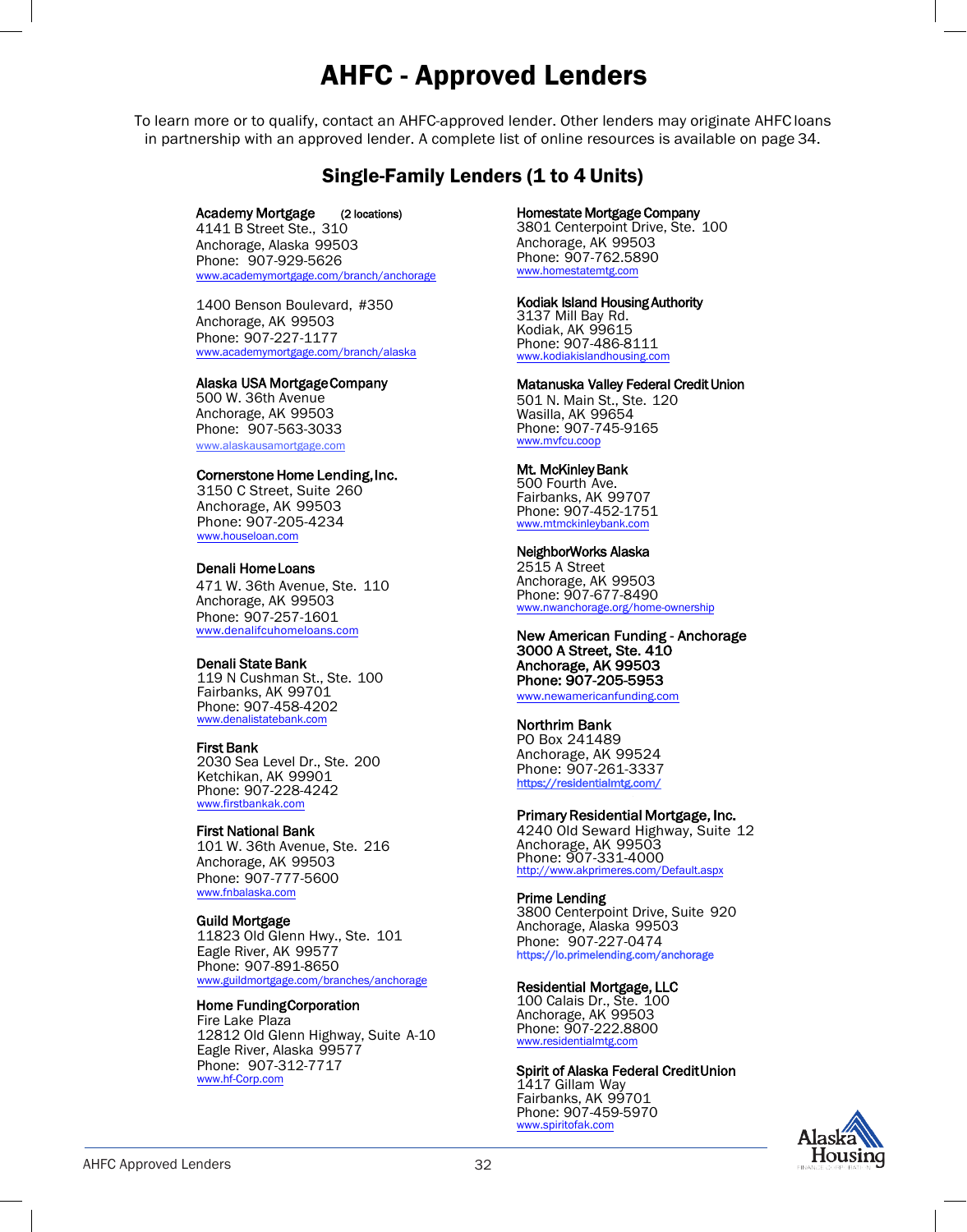#### Tlingit-Haida Regional Housing Authority

P.O. Box 32237 Juneau, AK 99803-2237 Phone: 907-780-6868 [www.thrha.org](http://www.thrha.org/)

Tongass Federal Credit Union 2000 Tongass Ave. Ketchikan, AK 99901 Phone: 907-225-9063 [www.tongassfcu.com/](http://www.tongassfcu.com/)

## True North Federal Credit Union

P.O. Box 34157 2777 Postal Way Juneau, AK 99803 Phone: 907-523-4778 [www.truenorthfcu.org/servlet/content/mortgage.html](http://www.truenorthfcu.org/servlet/content/mortgage.html)

#### Wells Fargo Home Mortgage

1500 W. Benson Blvd., Fourth Floor Anchorage, AK 99503 Phone: (907) 257-3600 [www.wellsfargo.com/mortgage](http://www.wellsfargo.com/mortgage)

## Closing Cost Assistance Program (CCAP)

#### First National Bank

Alaska 101 W 36th Avenue, 3rd Floor Anchorage, AK 99503 Phone: 907-777-5625 [www.fnbalaska.com](http://www.fnbalaska.com/)

Mt. McKinley Bank 500 Fourth Ave. Fairbanks, AK 99707 Phone: 907-452-1751 [www.mtmckinleybank.com](http://www.mtmckinleybank.com/)

## Multi-Family Loan Purchase Program Lenders (5 or MoreUnits)

#### Alaska USA Federal Credit Union

P.O. Box 196613 Anchorage, AK 99519 Phone: 907-786-2777 [www.alaskausamortgage.com](http://www.alaskausamortgage.com/)

#### First Bank

2030 Sea Level Drive, Ste. 200 Ketchikan, AK 99901 Phone: 907-228-4242 [www.firstbankak.com](http://www.firstbankak.com/)

#### First National Bank Alaska

101 W 36th Avenue, 3rd Floor Anchorage, AK 99503 Phone: 907-777-5625 [www.fnbalaska.com](http://www.fnbalaska.com/)

#### Kodiak Island Housing Authority

3137 Mill Bay Road Kodiak, AK 99615 Phone: 907-486-8111 [www.kodiakislandhousing.com](http://www.kodiakislandhousing.com/)

#### Mt. McKinley Bank

P.O. Box 73880 Fairbanks, AK 99707 Phone: 907-452-1751 .com

#### Northrim Bank

P.O. Box 241489 Anchorage, AK 99524-1489 Phone: 907-261-3337 [www.northrim.com](http://www.northrim.com/)

#### Residential Mortgage, LLC

100 Calais Drive, Suite 100 Anchorage, AK 99503 Phone: 907-222-8800 [www.residentialmtg.com](http://www.residentialmtg.com/)

#### Spirit of Alaska Federal Credit Union

1417 Gillam Way Fairbanks, AK 99701 Phone: 907-459-5970 [www.spiritofak.com](http://www.spiritofak.com/)

#### Wells Fargo Bank

Commercial Real Estate Group 301 W. Northern Lights Blvd., Ste. 201 Anchorage, AK 99503 Phone: 907-265-2878 [Patricia.L.Bozzo@Wellsfargo.com](mailto:Patricia.L.Bozzo@Wellsfargo.com)

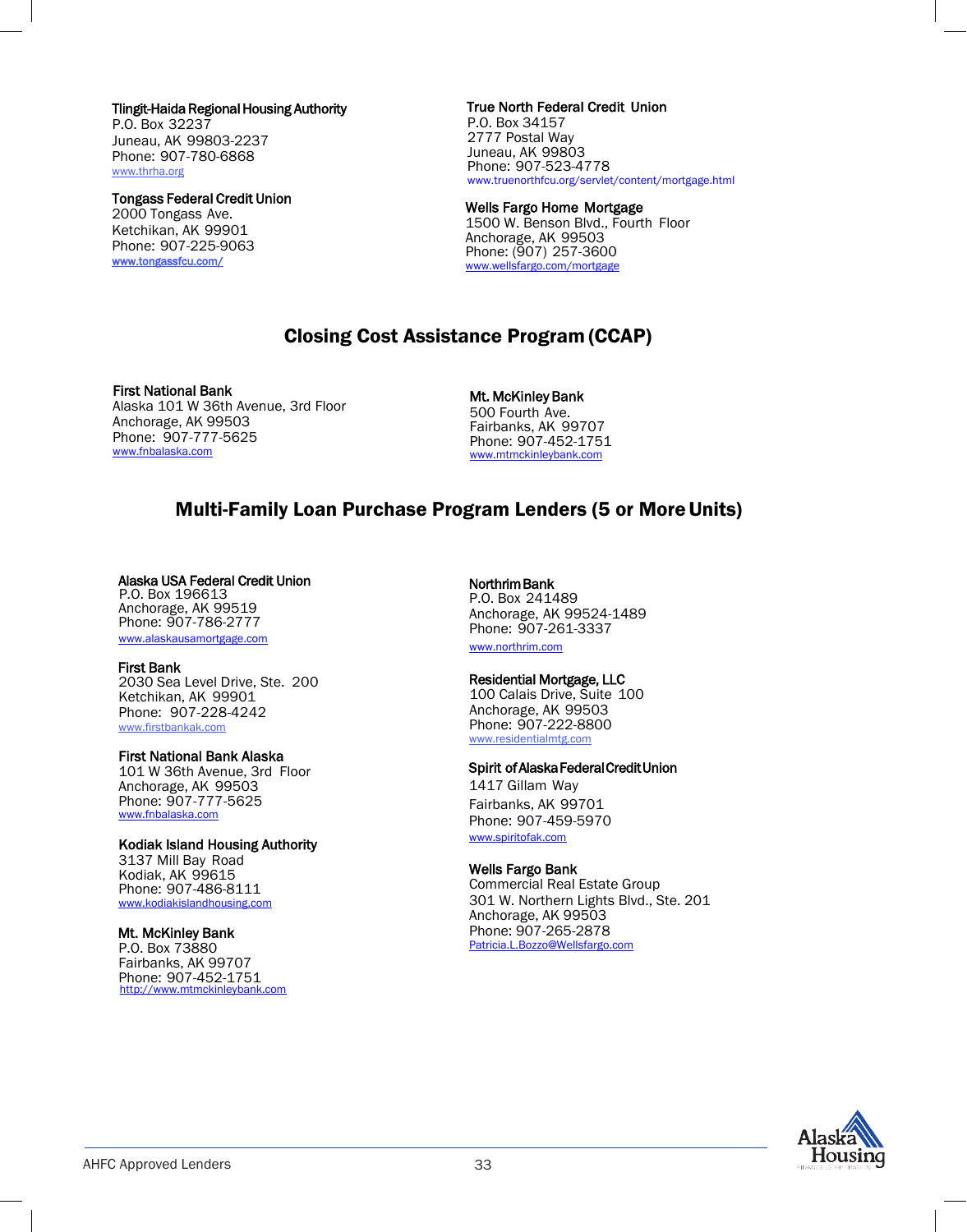## Online Resources

Alaska Housing Finance Corporation [www.ahfc.us](http://www.ahfc.us/)

Alaska USA Mortgage [www.alaskausamortgage.com](http://www.alaskausamortgage.com/)

Denali Home Loans [www.damortgage.com](http://www.damortgage.com/)

Denali State Bank [www.denalistatebank.com](http://www.denalistatebank.com/)

EnergyStar [www.energystar.gov](http://www.energystar.gov/)

Factfinder factfinder2.census.gov

FHA/HUD Mortgage Limits List https://entp.hud.gov/idapp/html/hicostlook.cfm

FHA/HUD [http://www.hud.gov](http://www.hud.gov/)

First Bank [www.firstbankak.com](http://www.firstbankak.com/)

First National Bank of Alaska [https://www.fnbalaska.com/hom](http://www.fnbalaska.com/home-loan-center)e-loan[-center](http://www.fnbalaska.com/home-loan-center)

Homestate Mortgage [www.homestatemtg.com](http://www.homestatemtg.com/)

Kodiak Island Housing Authority [www.kodiakislandhousing.com](http://www.kodiakislandhousing.com/)

Mt. McKinley Mutual Savings Bank [www.mtmckinleybank.com](http://www.mtmckinleybank.com/)

Northrim [www.northrim.com](http://www.northrim.com/)

Residential Mortgage [www.residentialmtg.com](http://www.residentialmtg.com/)

State of Alaska, Small Business Development links https:/[/www.commerce.alaska.gov/web/ded/DEV/SmallBusine](http://www.commerce.alaska.gov/web/ded/DEV/SmallBusine) ssAssistanceCenter.aspx https:[//www.commerce.alaska.gov/web/ded/FIN.aspx](http://www.commerce.alaska.gov/web/ded/FIN.aspx)

State of Alaska, Senior and Disabilities Services <http://dhss.alaska.gov/dsds/Pages/default.aspx/>

Spirit of Alaska Federal Credit Union [www.spiritofak.com](http://www.spiritofak.com/)

Tlingit-Haida Regional Housing Authority [www.thrha.org](http://www.thrha.org/)

Tongass Federal Credit Union <http://www.tongassfcu.com/>

U.S. Department of Veterans Affairs [www.va.gov](http://www.va.gov/)

VA Facility Locator www2.va.gov/directory/guide/home.asp?isFlash=1

Wells Fargo Home Mortgage [www.wellsfargo.com/mortgage](http://www.wellsfargo.com/mortgage)